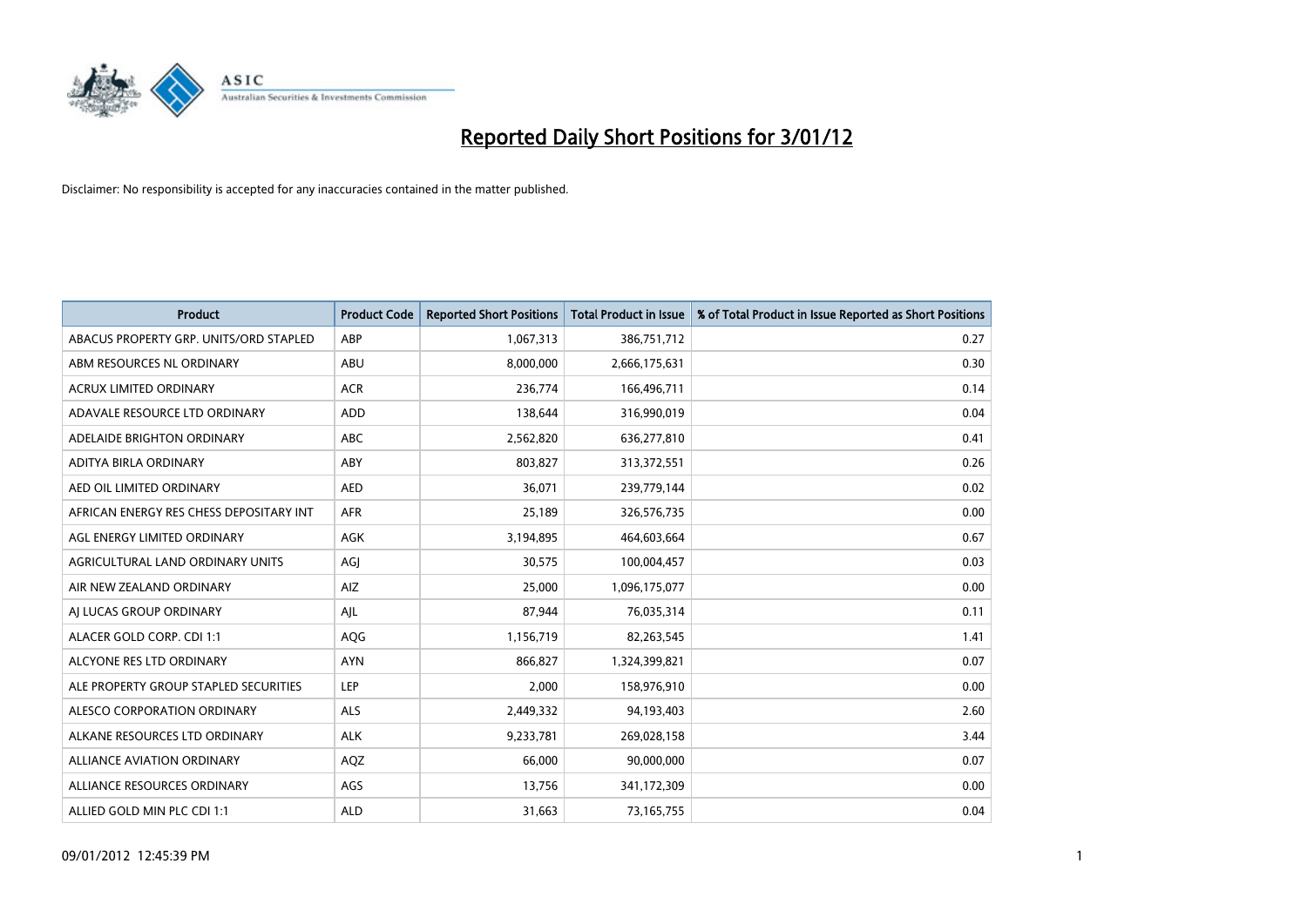

| <b>Product</b>                         | <b>Product Code</b> | <b>Reported Short Positions</b> | <b>Total Product in Issue</b> | % of Total Product in Issue Reported as Short Positions |
|----------------------------------------|---------------------|---------------------------------|-------------------------------|---------------------------------------------------------|
| ALLIED HEALTH LTD ORDINARY             | AHZ                 | 134,528                         | 656,382,383                   | 0.02                                                    |
| ALTONA MINING LTD ORDINARY             | <b>AOH</b>          | 1,000,734                       | 518,687,704                   | 0.20                                                    |
| ALUMINA LIMITED ORDINARY               | <b>AWC</b>          | 33,334,061                      | 2,440,196,187                 | 1.37                                                    |
| AMADEUS ENERGY ORDINARY                | AMU                 | 454,000                         | 274,786,018                   | 0.17                                                    |
| AMALGAMATED HOLDINGS ORDINARY          | AHD                 | 21,221                          | 157,533,146                   | 0.01                                                    |
| AMCOR LIMITED ORDINARY                 | AMC                 | 4,655,304                       | 1,213,746,007                 | 0.37                                                    |
| AMP LIMITED ORDINARY                   | AMP                 | 9,516,902                       | 2,854,672,784                 | 0.33                                                    |
| AMPELLA MINING ORDINARY                | <b>AMX</b>          | 796,989                         | 205,985,108                   | 0.40                                                    |
| ANGLOGOLD ASHANTI CDI 5:1              | AGG                 | 3,000                           | 89,207,765                    | 0.00                                                    |
| ANSELL LIMITED ORDINARY                | <b>ANN</b>          | 2,502,756                       | 130,656,668                   | 1.89                                                    |
| ANTARES ENERGY LTD ORDINARY            | <b>AZZ</b>          | 91,636                          | 262,924,559                   | 0.03                                                    |
| ANZ BANKING GRP LTD ORDINARY           | ANZ                 | 14,183,481                      | 2,678,835,014                 | 0.51                                                    |
| APA GROUP STAPLED SECURITIES           | <b>APA</b>          | 9,588,882                       | 639,334,625                   | 1.49                                                    |
| APEX MINERALS NL ORDINARY              | <b>AXM</b>          | 885,146                         | 5,550,243,713                 | 0.02                                                    |
| APN EUROPEAN RETAIL UNITS STAPLED SEC. | <b>AEZ</b>          | 11,832                          | 544,910,660                   | 0.00                                                    |
| APN NEWS & MEDIA ORDINARY              | <b>APN</b>          | 25,305,127                      | 630,211,415                   | 4.00                                                    |
| AQUARIUS PLATINUM. ORDINARY            | <b>AOP</b>          | 3,278,481                       | 470,312,578                   | 0.68                                                    |
| AQUILA RESOURCES ORDINARY              | <b>AQA</b>          | 7,001,108                       | 411,804,442                   | 1.65                                                    |
| ARAFURA RESOURCE LTD ORDINARY          | ARU                 | 11,344,843                      | 367,980,342                   | 3.06                                                    |
| ARB CORPORATION ORDINARY               | <b>ARP</b>          | 15,405                          | 72,481,302                    | 0.01                                                    |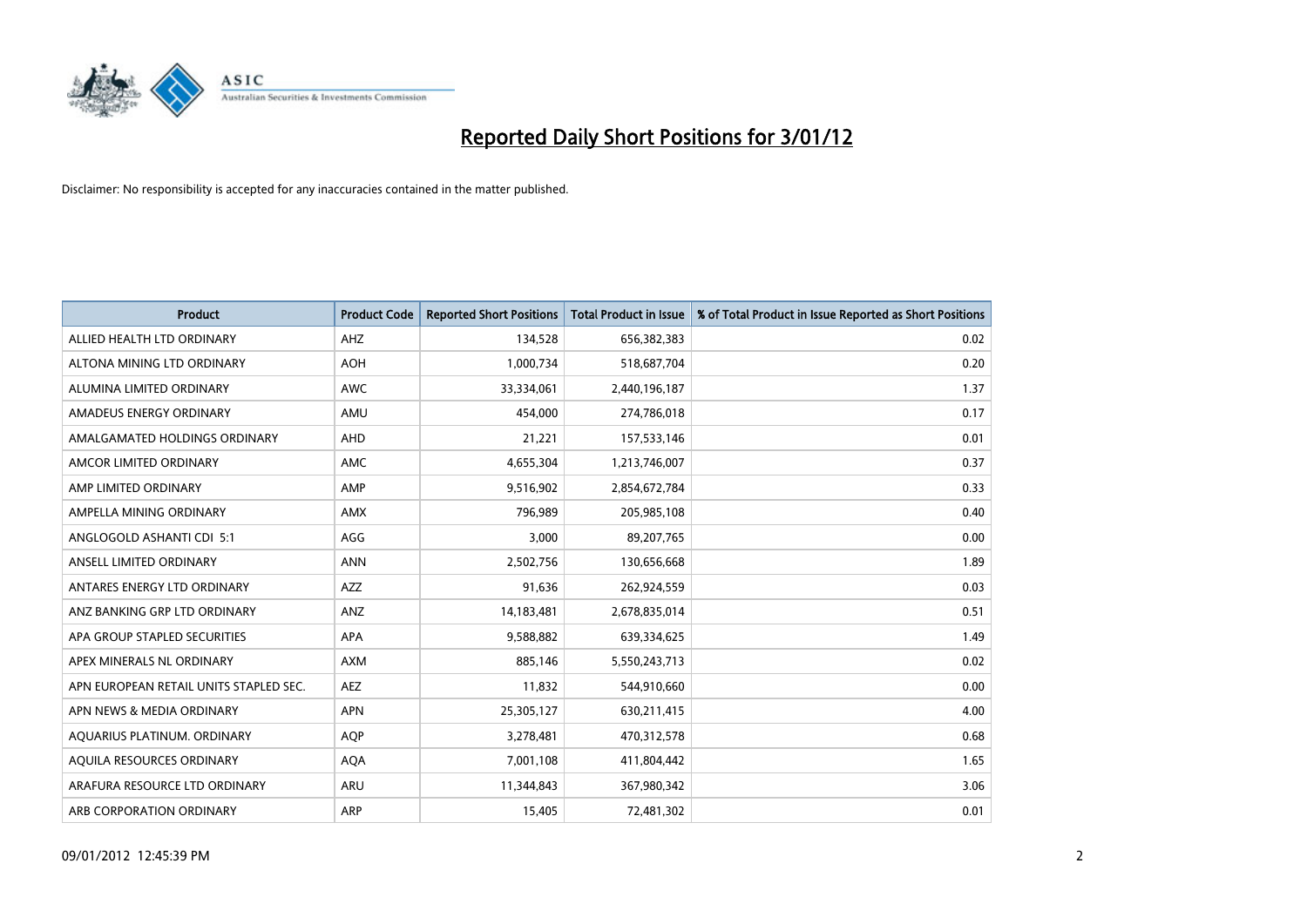

| <b>Product</b>                          | <b>Product Code</b> | <b>Reported Short Positions</b> | <b>Total Product in Issue</b> | % of Total Product in Issue Reported as Short Positions |
|-----------------------------------------|---------------------|---------------------------------|-------------------------------|---------------------------------------------------------|
| ARDENT LEISURE GROUP STAPLED SECURITIES | AAD                 | 454,816                         | 324,236,390                   | 0.14                                                    |
| ARISTOCRAT LEISURE ORDINARY             | <b>ALL</b>          | 23,028,511                      | 543,181,024                   | 4.27                                                    |
| ASCIANO LIMITED ORDINARY                | <b>AIO</b>          | 4,926,860                       | 975,385,664                   | 0.50                                                    |
| ASG GROUP LIMITED ORDINARY              | ASZ                 | 171,613                         | 171,456,889                   | 0.10                                                    |
| ASPEN GROUP ORD/UNITS STAPLED           | <b>APZ</b>          | 1,005,727                       | 591,084,183                   | 0.16                                                    |
| ASPIRE MINING LTD ORDINARY              | <b>AKM</b>          | 625,461                         | 620,594,556                   | 0.10                                                    |
| ASTON RES LTD ORDINARY                  | <b>AZT</b>          | 626,581                         | 204,668,861                   | 0.28                                                    |
| ASTRO JAP PROP GROUP STAPLED SECURITIES | AIA                 | 22,295                          | 58,445,002                    | 0.03                                                    |
| ASX LIMITED ORDINARY                    | <b>ASX</b>          | 2,236,360                       | 175,136,729                   | 1.26                                                    |
| ATLAS IRON LIMITED ORDINARY             | AGO                 | 13,592,948                      | 894,684,560                   | 1.51                                                    |
| AURORA OIL & GAS ORDINARY               | <b>AUT</b>          | 12,063,841                      | 411,655,343                   | 2.93                                                    |
| <b>AUSDRILL LIMITED ORDINARY</b>        | <b>ASL</b>          | 83,547                          | 303,188,155                   | 0.02                                                    |
| AUSENCO LIMITED ORDINARY                | AAX                 | 1,391,599                       | 123,258,843                   | 1.12                                                    |
| <b>AUSTAL LIMITED ORDINARY</b>          | ASB                 | 243,423                         | 188,069,638                   | 0.13                                                    |
| <b>AUSTAR UNITED ORDINARY</b>           | <b>AUN</b>          | 11,956,233                      | 1,271,505,737                 | 0.93                                                    |
| AUSTBROKERS HOLDINGS ORDINARY           | <b>AUB</b>          | 2                               | 55,545,576                    | 0.00                                                    |
| AUSTIN ENGINEERING ORDINARY             | ANG                 | 56,543                          | 72,314,403                    | 0.07                                                    |
| <b>AUSTRALAND ASSETS ASSETS</b>         | AAZPB               | 1,168                           | 2,750,000                     | 0.04                                                    |
| AUSTRALAND PROPERTY STAPLED SECURITY    | <b>ALZ</b>          | 667,533                         | 576,846,597                   | 0.11                                                    |
| AUSTRALIAN AGRICULT. ORDINARY           | AAC                 | 907,412                         | 312,892,824                   | 0.28                                                    |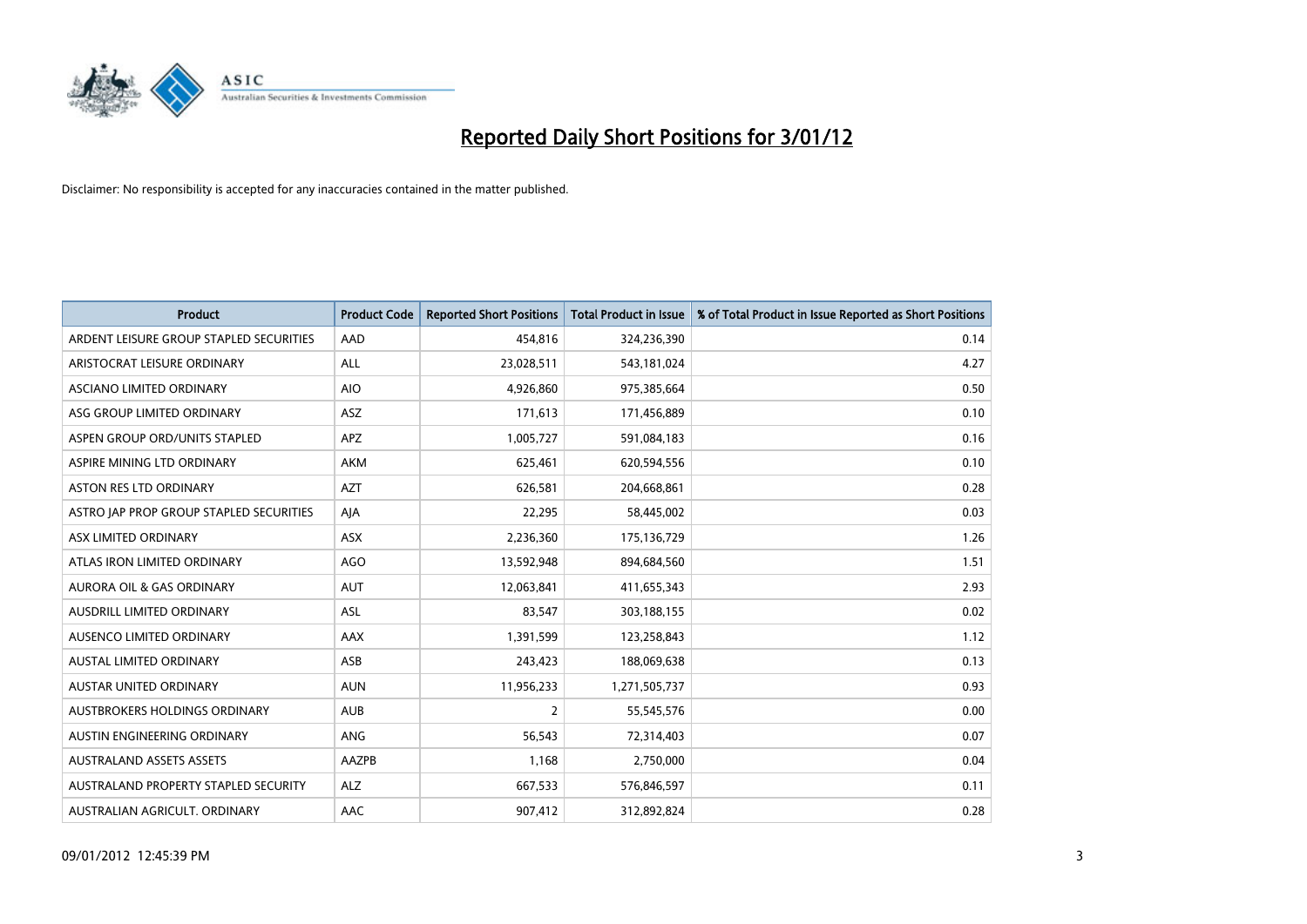

| <b>Product</b>                       | <b>Product Code</b> | <b>Reported Short Positions</b> | <b>Total Product in Issue</b> | % of Total Product in Issue Reported as Short Positions |
|--------------------------------------|---------------------|---------------------------------|-------------------------------|---------------------------------------------------------|
| <b>AUSTRALIAN EDUCATION UNITS</b>    | <b>AEU</b>          | 625,000                         | 175,465,397                   | 0.36                                                    |
| AUSTRALIAN INFRASTR. UNITS/ORDINARY  | <b>AIX</b>          | 11,988,548                      | 620,733,944                   | 1.92                                                    |
| AUSTRALIAN MINES LTD ORDINARY        | <b>AUZ</b>          | 1,400,000                       | 636,910,317                   | 0.22                                                    |
| AUSTRALIAN PHARM. ORDINARY           | API                 | 597,390                         | 488,115,883                   | 0.12                                                    |
| AUTOMOTIVE HOLDINGS ORDINARY         | <b>AHE</b>          | 996                             | 260,579,682                   | 0.00                                                    |
| AVEXA LIMITED ORDINARY               | <b>AVX</b>          | 243,657                         | 847,688,779                   | 0.03                                                    |
| AWE LIMITED ORDINARY                 | <b>AWE</b>          | 1,928,721                       | 521,871,941                   | 0.35                                                    |
| AZUMAH RESOURCES ORDINARY            | <b>AZM</b>          | 303,072                         | 282,020,356                   | 0.11                                                    |
| <b>BANDANNA ENERGY ORDINARY</b>      | <b>BND</b>          | 1,728,051                       | 528,481,199                   | 0.32                                                    |
| BANK OF QUEENSLAND. ORDINARY         | <b>BOQ</b>          | 11,224,393                      | 229,598,329                   | 4.88                                                    |
| <b>BANNERMAN RESOURCES ORDINARY</b>  | <b>BMN</b>          | 40,402                          | 272,366,404                   | 0.01                                                    |
| <b>BASE RES LIMITED ORDINARY</b>     | <b>BSE</b>          | 1,255,874                       | 460,440,029                   | 0.28                                                    |
| BATHURST RESOURCES ORDINARY          | <b>BTU</b>          | 14,824,956                      | 689,447,997                   | 2.16                                                    |
| <b>BAUXITE RESOURCE LTD ORDINARY</b> | <b>BAU</b>          | 12,000                          | 235,379,896                   | 0.01                                                    |
| <b>BC IRON LIMITED ORDINARY</b>      | <b>BCI</b>          | 392,673                         | 95,311,000                    | 0.40                                                    |
| BEACH ENERGY LIMITED ORDINARY        | <b>BPT</b>          | 9,317,420                       | 1,112,199,119                 | 0.85                                                    |
| BEADELL RESOURCE LTD ORDINARY        | <b>BDR</b>          | 5,096,744                       | 657,906,946                   | 0.77                                                    |
| BENDIGO AND ADELAIDE ORDINARY        | <b>BEN</b>          | 5,980,599                       | 383,583,142                   | 1.54                                                    |
| BERKELEY RESOURCES ORDINARY          | <b>BKY</b>          | 359,963                         | 174,298,273                   | 0.21                                                    |
| BETASHARES ASX RES ETF UNITS         | <b>ORE</b>          | 88,570                          | 4,219,665                     | 2.10                                                    |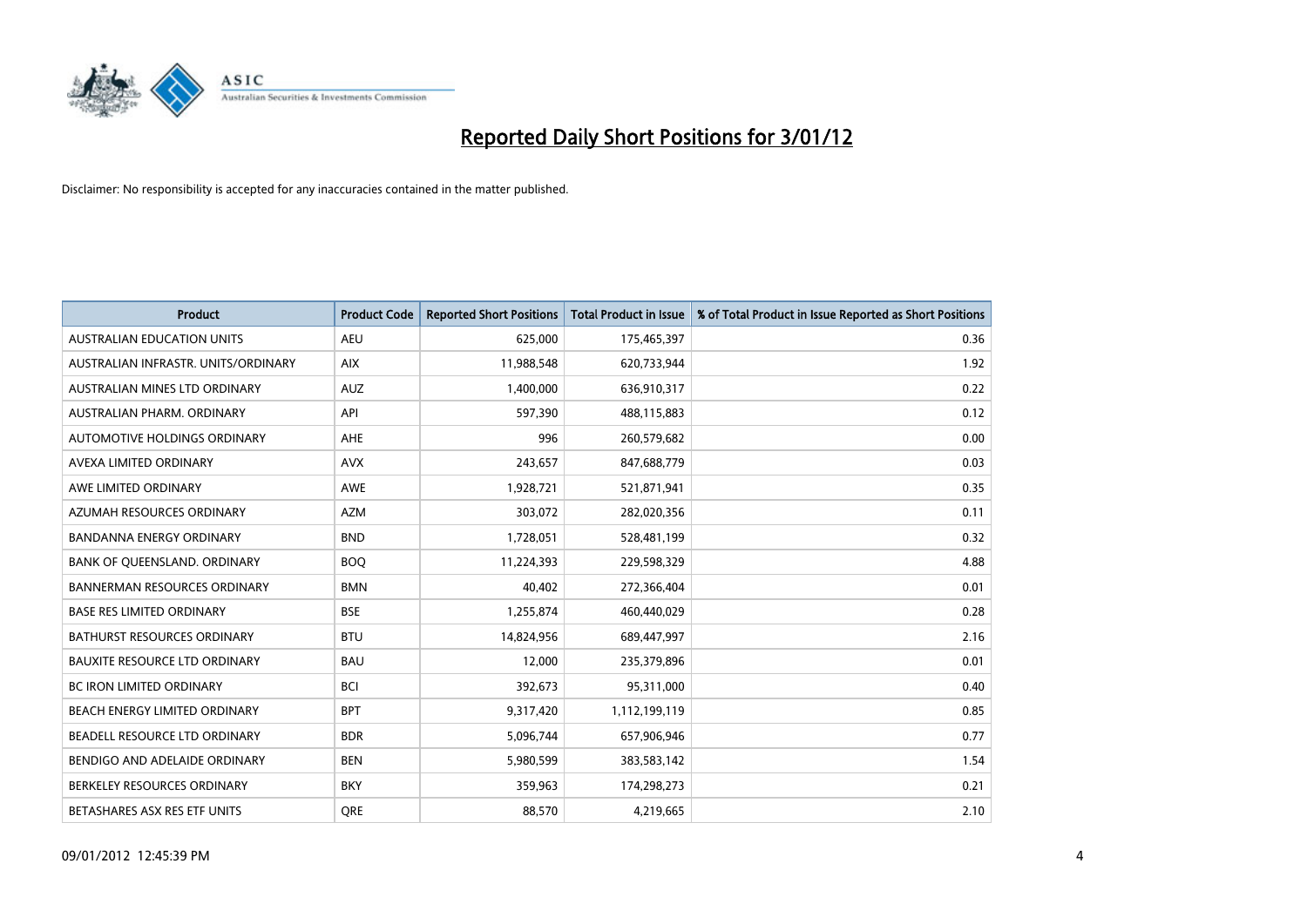

| <b>Product</b>                       | <b>Product Code</b> | <b>Reported Short Positions</b> | <b>Total Product in Issue</b> | % of Total Product in Issue Reported as Short Positions |
|--------------------------------------|---------------------|---------------------------------|-------------------------------|---------------------------------------------------------|
| <b>BHP BILLITON LIMITED ORDINARY</b> | <b>BHP</b>          | 28,842,677                      | 3,211,691,105                 | 0.88                                                    |
| <b>BILLABONG ORDINARY</b>            | <b>BBG</b>          | 26,759,678                      | 255,102,103                   | 10.47                                                   |
| <b>BIONOMICS LIMITED ORDINARY</b>    | <b>BNO</b>          | 4,513                           | 344,781,779                   | 0.00                                                    |
| <b>BIOTA HOLDINGS ORDINARY</b>       | <b>BTA</b>          | 1,491,387                       | 181,703,711                   | 0.81                                                    |
| <b>BISALLOY STEEL ORDINARY</b>       | <b>BIS</b>          | 84,480                          | 216,455,965                   | 0.04                                                    |
| BKI INVESTMENT LTD ORDINARY          | BKI                 | 508                             | 425,549,573                   | 0.00                                                    |
| <b>BLACKTHORN RESOURCES ORDINARY</b> | <b>BTR</b>          | 35,848                          | 122,918,000                   | 0.03                                                    |
| BLUESCOPE STEEL LTD ORDINARY         | <b>BSL</b>          | 34,081,361                      | 3,349,185,247                 | 1.00                                                    |
| <b>BOART LONGYEAR ORDINARY</b>       | <b>BLY</b>          | 3,324,534                       | 461,163,412                   | 0.72                                                    |
| <b>BOOM LOGISTICS ORDINARY</b>       | <b>BOL</b>          | 337,999                         | 468,663,585                   | 0.07                                                    |
| BORAL LIMITED, ORDINARY              | <b>BLD</b>          | 29,370,434                      | 744,729,957                   | 3.94                                                    |
| BOTSWANA METALS LTD ORDINARY         | <b>BML</b>          | 7,000                           | 143,717,013                   | 0.00                                                    |
| <b>BOW ENERGY LIMITED ORDINARY</b>   | <b>BOW</b>          | 21,917                          | 361,926,672                   | 0.01                                                    |
| <b>BRADKEN LIMITED ORDINARY</b>      | <b>BKN</b>          | 2,318,925                       | 166,624,800                   | 1.39                                                    |
| <b>BRAMBLES LIMITED ORDINARY</b>     | <b>BXB</b>          | 13,056,990                      | 1,480,367,384                 | 0.85                                                    |
| BREVILLE GROUP LTD ORDINARY          | <b>BRG</b>          | 2.739                           | 130,095,322                   | 0.00                                                    |
| <b>BRICKWORKS LIMITED ORDINARY</b>   | <b>BKW</b>          | 62,443                          | 147,567,333                   | 0.04                                                    |
| BROCKMAN RESOURCES ORDINARY          | <b>BRM</b>          | 113,267                         | 144,803,151                   | 0.07                                                    |
| BT INVESTMENT MNGMNT ORDINARY        | <b>BTT</b>          | 1,128,959                       | 267,906,977                   | 0.42                                                    |
| <b>BURU ENERGY ORDINARY</b>          | <b>BRU</b>          | 5,758,962                       | 234,204,477                   | 2.46                                                    |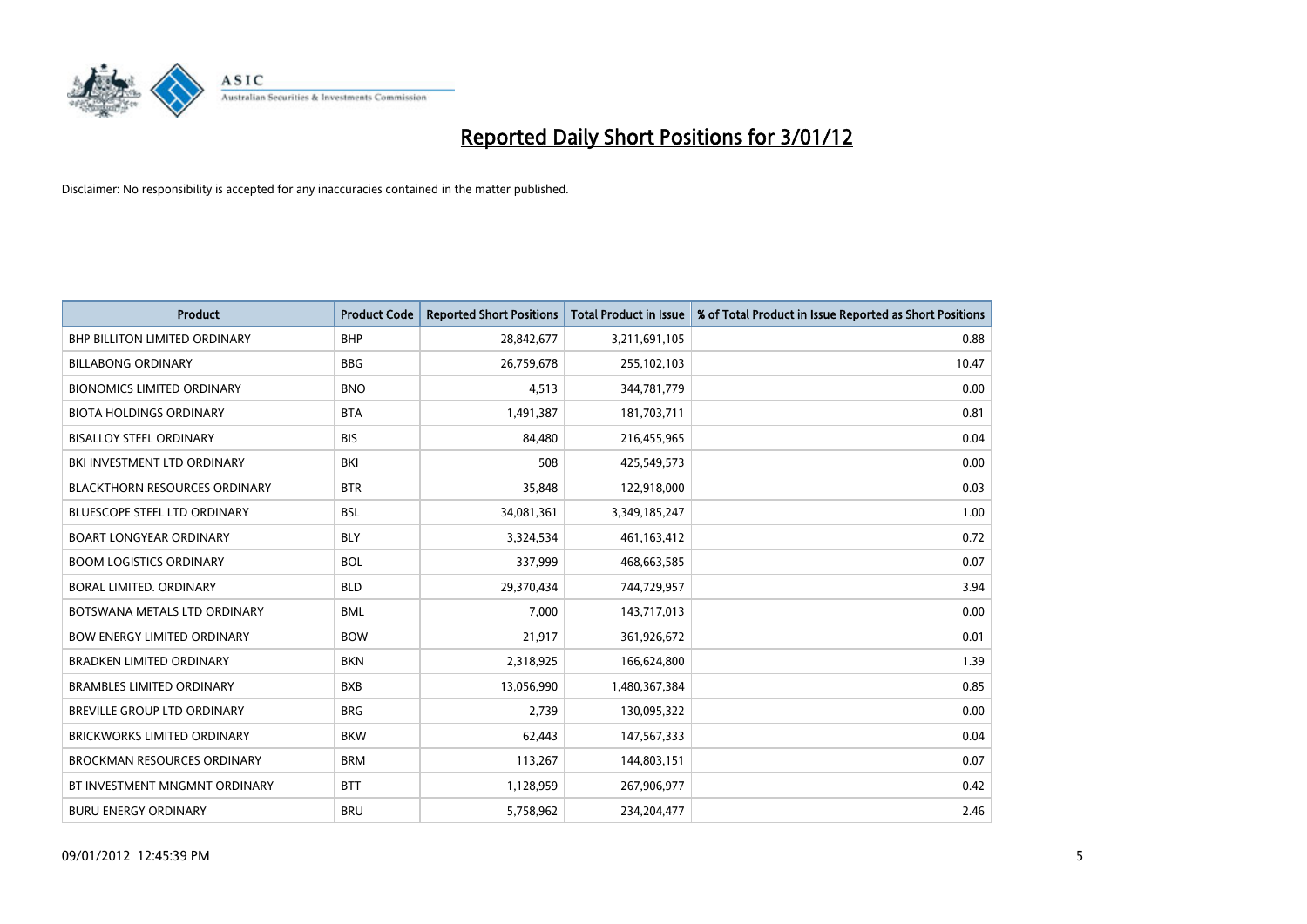

| <b>Product</b>                          | <b>Product Code</b> | <b>Reported Short Positions</b> | <b>Total Product in Issue</b> | % of Total Product in Issue Reported as Short Positions |
|-----------------------------------------|---------------------|---------------------------------|-------------------------------|---------------------------------------------------------|
| <b>BWP TRUST ORDINARY UNITS</b>         | <b>BWP</b>          | 443.608                         | 520,012,793                   | 0.07                                                    |
| CABCHARGE AUSTRALIA ORDINARY            | CAB                 | 545,399                         | 120,437,014                   | 0.45                                                    |
| <b>CALTEX AUSTRALIA ORDINARY</b>        | <b>CTX</b>          | 6,441,132                       | 270,000,000                   | 2.38                                                    |
| CAMPBELL BROTHERS ORDINARY              | <b>CPB</b>          | 616,063                         | 67,503,411                    | 0.91                                                    |
| CAPE LAMBERT RES LTD ORDINARY           | <b>CFE</b>          | 754,869                         | 688,108,792                   | 0.10                                                    |
| CARABELLA RES LTD ORDINARY              | <b>CLR</b>          | 14,442                          | 123,101,882                   | 0.01                                                    |
| <b>CARBON ENERGY ORDINARY</b>           | <b>CNX</b>          | 482,606                         | 768,126,960                   | 0.06                                                    |
| CARDNO LIMITED ORDINARY                 | CDD                 | 10,727                          | 112,883,692                   | 0.01                                                    |
| CARNARVON PETROLEUM ORDINARY            | <b>CVN</b>          | 1,814,837                       | 693,320,634                   | 0.26                                                    |
| <b>CARNEGIE WAVE ENERGY ORDINARY</b>    | <b>CWE</b>          | 83,000                          | 901,487,627                   | 0.01                                                    |
| CARPATHIAN RESOURCES ORDINARY           | <b>CPN</b>          | 75,000                          | 304,535,101                   | 0.02                                                    |
| CARPENTARIA EXP. LTD ORDINARY           | CAP                 | 9,777                           | 98,991,301                    | 0.01                                                    |
| CARSALES.COM LTD ORDINARY               | <b>CRZ</b>          | 12,928,690                      | 233, 264, 223                 | 5.55                                                    |
| CASH CONVERTERS ORDINARY                | CCV                 | 92,958                          | 379,761,025                   | 0.02                                                    |
| <b>CASPIAN OIL &amp; GAS ORDINARY</b>   | <b>CIG</b>          | 50,000                          | 1,331,500,513                 | 0.00                                                    |
| <b>CELLNET GROUP ORDINARY</b>           | <b>CLT</b>          | 1,342                           | 60,978,107                    | 0.00                                                    |
| CENTRAL PETROLEUM ORDINARY              | <b>CTP</b>          | 11,455                          | 1,073,304,842                 | 0.00                                                    |
| CENTRO PROPERTIES UNITS/ORD STAPLED     | <b>CNP</b>          | 2,537                           | 972,414,514                   | 0.00                                                    |
| CENTRO RETAIL AUST ORD/UNIT STAPLED SEC | <b>CRF</b>          | 268,043                         | 1,340,723,189                 | 0.02                                                    |
| CENTRO RETAIL GROUP STAPLED SECURITIES  | <b>CER</b>          | 452,940                         | 2,286,399,424                 | 0.02                                                    |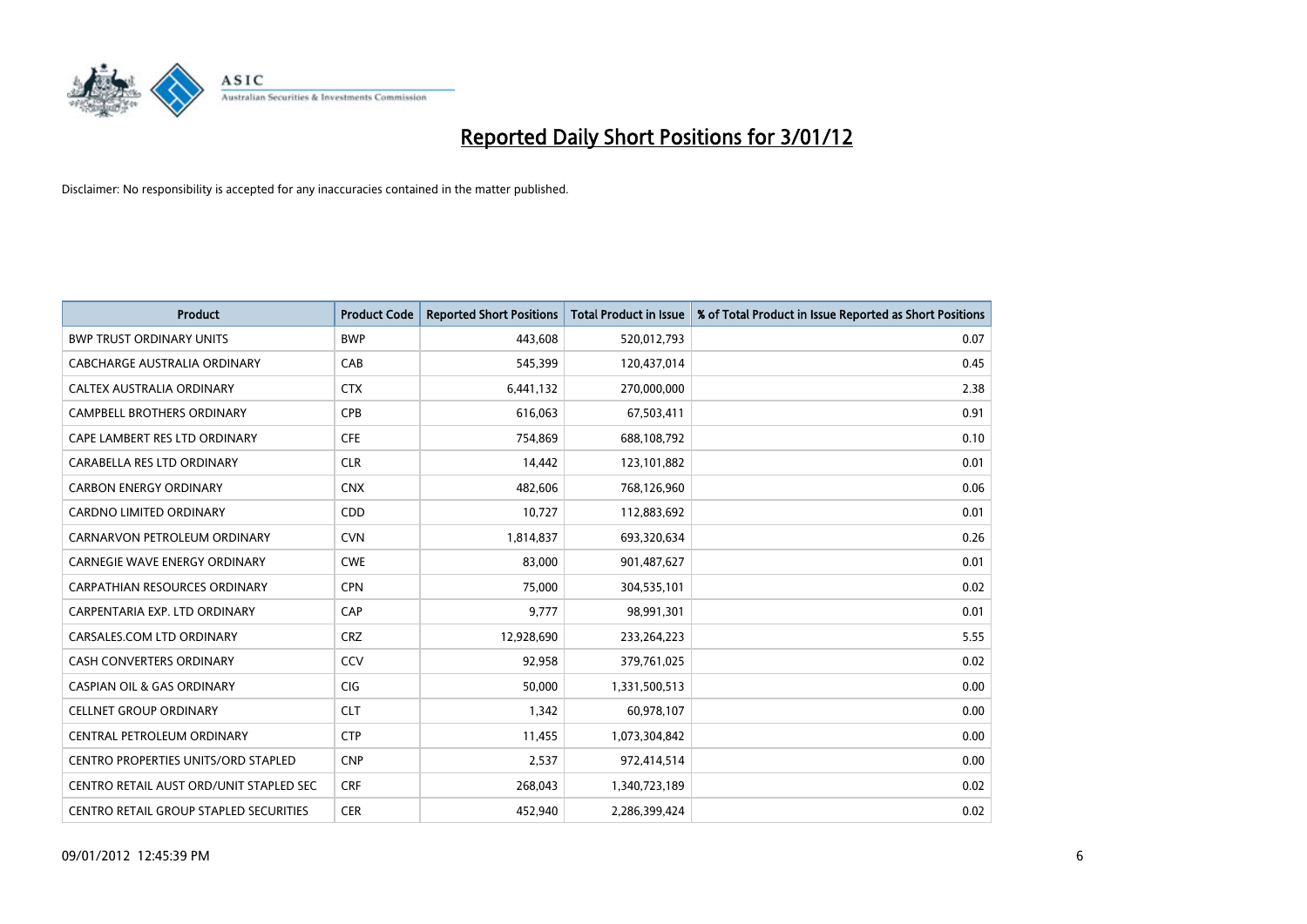

| <b>Product</b>                           | <b>Product Code</b> | <b>Reported Short Positions</b> | <b>Total Product in Issue</b> | % of Total Product in Issue Reported as Short Positions |
|------------------------------------------|---------------------|---------------------------------|-------------------------------|---------------------------------------------------------|
| <b>CERAMIC FUEL CELLS ORDINARY</b>       | <b>CFU</b>          | 357,430                         | 1,366,298,863                 | 0.03                                                    |
| CFS RETAIL PROPERTY UNITS                | <b>CFX</b>          | 84,570,656                      | 2,839,591,911                 | 2.97                                                    |
| <b>CGA MINING LIMITED ORDINARY</b>       | <b>CGX</b>          | 13,132                          | 333,475,726                   | 0.00                                                    |
| CHALICE GOLD MINES ORDINARY              | <b>CHN</b>          | 200                             | 250,030,886                   | 0.00                                                    |
| CHALLENGER DIV.PRO. STAPLED UNITS        | <b>CDI</b>          | 96,520                          | 883,903,667                   | 0.00                                                    |
| <b>CHALLENGER INFRAST, STAPLED UNITS</b> | <b>CIF</b>          | 61,859                          | 316,223,785                   | 0.02                                                    |
| <b>CHALLENGER LIMITED ORDINARY</b>       | <b>CGF</b>          | 6,416,878                       | 552,513,723                   | 1.16                                                    |
| CHANDLER MACLEOD LTD ORDINARY            | <b>CMG</b>          | 11,970                          | 466,466,720                   | 0.00                                                    |
| CHARTER HALL GROUP STAPLED US PROHIBIT.  | <b>CHC</b>          | 123,931                         | 308,055,896                   | 0.02                                                    |
| <b>CHARTER HALL OFFICE UNIT</b>          | CQ <sub>O</sub>     | 5,959,840                       | 493,319,730                   | 1.20                                                    |
| <b>CHARTER HALL RETAIL UNITS</b>         | <b>CQR</b>          | 1,730,689                       | 299,628,571                   | 0.57                                                    |
| <b>CHORUS LIMITED ORDINARY</b>           | <b>CNU</b>          | 1,259,604                       | 385,082,123                   | 0.32                                                    |
| CITIGOLD CORP LTD ORDINARY               | <b>CTO</b>          | 1,582,665                       | 1,105,078,301                 | 0.14                                                    |
| CLINUVEL PHARMACEUT, ORDINARY            | <b>CUV</b>          | 4,127                           | 30,844,206                    | 0.01                                                    |
| <b>CLOUGH LIMITED ORDINARY</b>           | <b>CLO</b>          | 121,777                         | 769,416,269                   | 0.02                                                    |
| COAL OF AFRICA LTD ORDINARY              | <b>CZA</b>          | 110,205                         | 662,284,573                   | 0.02                                                    |
| <b>COALSPUR MINES LTD ORDINARY</b>       | <b>CPL</b>          | 865,023                         | 579,768,744                   | 0.14                                                    |
| COBAR CONSOLIDATED ORDINARY              | CCU                 | 42,582                          | 206,918,037                   | 0.02                                                    |
| COCA-COLA AMATIL ORDINARY                | <b>CCL</b>          | 9,993,716                       | 759,567,552                   | 1.30                                                    |
| COCHLEAR LIMITED ORDINARY                | <b>COH</b>          | 3,807,724                       | 56,902,433                    | 6.68                                                    |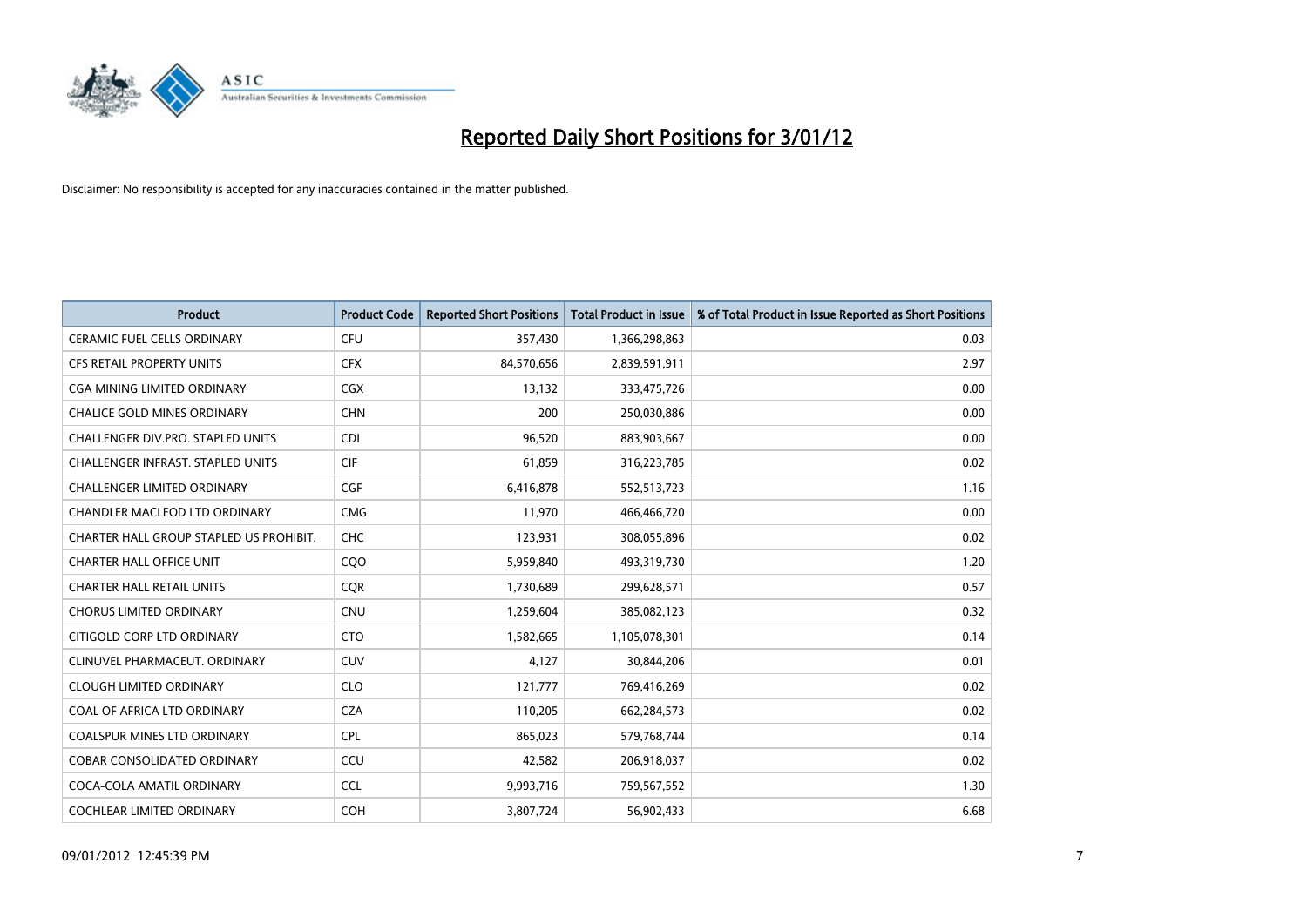

| <b>Product</b>                          | <b>Product Code</b> | <b>Reported Short Positions</b> | <b>Total Product in Issue</b> | % of Total Product in Issue Reported as Short Positions |
|-----------------------------------------|---------------------|---------------------------------|-------------------------------|---------------------------------------------------------|
| <b>COCKATOO COAL ORDINARY</b>           | <b>COK</b>          | 7,369,456                       | 1,016,196,908                 | 0.72                                                    |
| <b>COFFEY INTERNATIONAL ORDINARY</b>    | <b>COF</b>          | 12,112                          | 239,260,027                   | 0.00                                                    |
| <b>COKAL LTD ORDINARY</b>               | <b>CKA</b>          | 392,815                         | 383,865,134                   | 0.10                                                    |
| <b>COLLINS FOODS LTD ORDINARY</b>       | <b>CKF</b>          | 326                             | 93,000,003                    | 0.00                                                    |
| COMMONWEALTH BANK, ORDINARY             | CBA                 | 31,018,918                      | 1,581,280,593                 | 1.93                                                    |
| <b>COMMONWEALTH PROP ORDINARY UNITS</b> | <b>CPA</b>          | 23, 163, 275                    | 2,458,123,552                 | 0.92                                                    |
| <b>COMPASS RESOURCES ORDINARY</b>       | <b>CMR</b>          | 115,000                         | 1,403,744,100                 | 0.00                                                    |
| <b>COMPUTERSHARE LTD ORDINARY</b>       | CPU                 | 6,664,301                       | 555,664,059                   | 1.17                                                    |
| CONSOLIDATED MEDIA. ORDINARY            | <b>CMI</b>          | 1,238,255                       | 561,834,996                   | 0.21                                                    |
| <b>CONTANGO MICROCAP ORDINARY</b>       | <b>CTN</b>          | 7.500                           | 147,467,406                   | 0.01                                                    |
| CONTINENTAL COAL LTD ORDINARY           | <b>CCC</b>          | 48,635                          | 399,224,054                   | 0.01                                                    |
| <b>COOPER ENERGY LTD ORDINARY</b>       | <b>COE</b>          | 1,858,594                       | 292,576,001                   | 0.64                                                    |
| <b>COPPER STRIKE LTD ORDINARY</b>       | <b>CSE</b>          | 714                             | 129,455,571                   | 0.00                                                    |
| <b>CORDLIFE LIMITED ORDINARY</b>        | CBB                 |                                 | 150,887,354                   | 0.00                                                    |
| <b>CREDIT CORP GROUP ORDINARY</b>       | <b>CCP</b>          | 15,009                          | 45,571,114                    | 0.03                                                    |
| <b>CROMWELL PROP STAPLED SECURITIES</b> | <b>CMW</b>          | 420.748                         | 1,112,401,436                 | 0.04                                                    |
| <b>CROWN LIMITED ORDINARY</b>           | <b>CWN</b>          | 2,108,199                       | 728,394,185                   | 0.29                                                    |
| <b>CSG LIMITED ORDINARY</b>             | CSV                 | 553,631                         | 282,567,499                   | 0.19                                                    |
| <b>CSL LIMITED ORDINARY</b>             | <b>CSL</b>          | 5,716,393                       | 519,894,533                   | 1.07                                                    |
| <b>CSR LIMITED ORDINARY</b>             | <b>CSR</b>          | 17,668,349                      | 506,000,315                   | 3.50                                                    |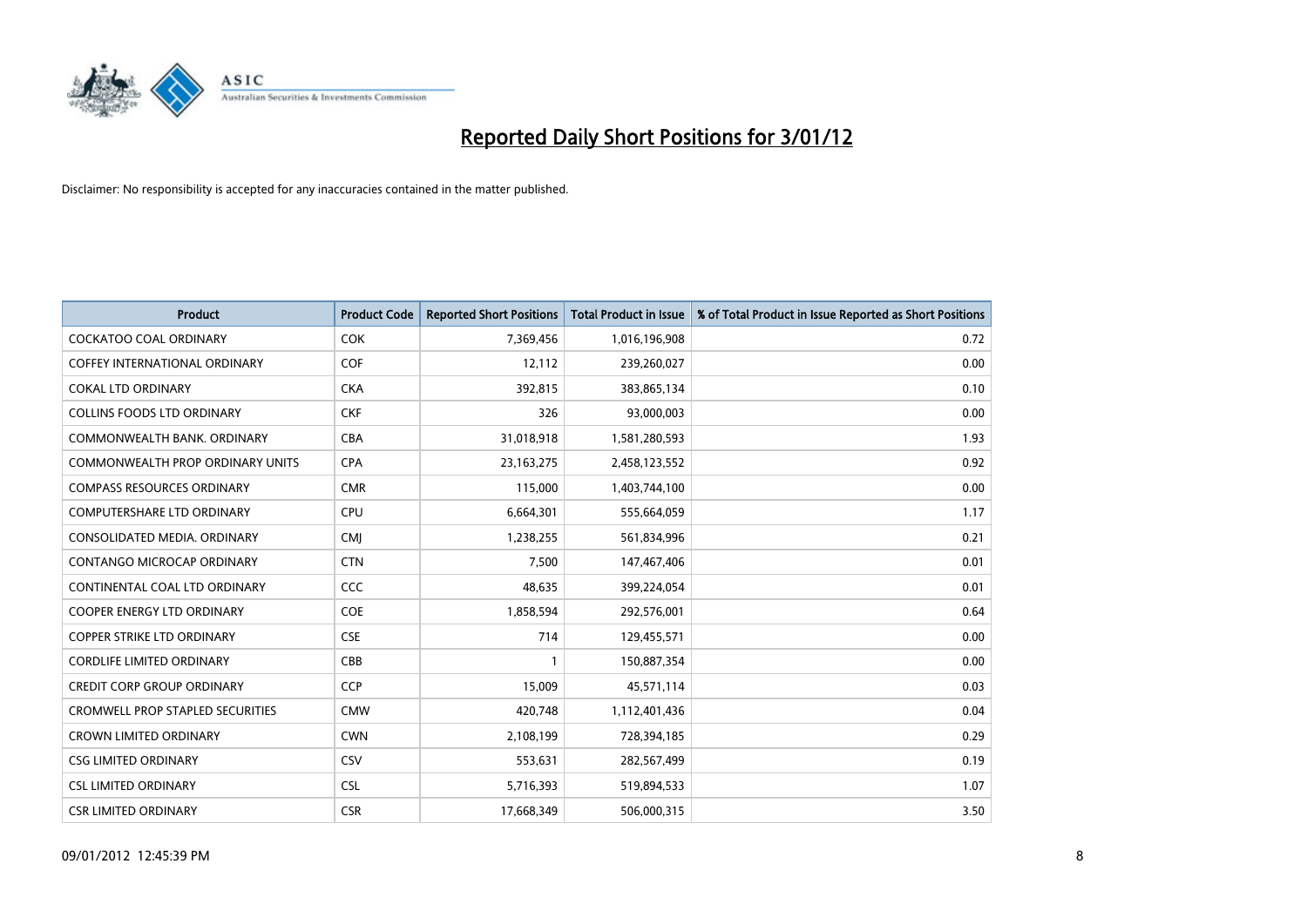

| <b>Product</b>                     | <b>Product Code</b> | <b>Reported Short Positions</b> | <b>Total Product in Issue</b> | % of Total Product in Issue Reported as Short Positions |
|------------------------------------|---------------------|---------------------------------|-------------------------------|---------------------------------------------------------|
| <b>CUDECO LIMITED ORDINARY</b>     | CDU                 | 2,328,857                       | 160,237,636                   | 1.44                                                    |
| <b>CUSTOMERS LIMITED ORDINARY</b>  | CUS                 | 11,516                          | 134,869,357                   | 0.01                                                    |
| DART ENERGY LTD ORDINARY           | <b>DTE</b>          | 5,798,656                       | 734,931,470                   | 0.79                                                    |
| DAVID JONES LIMITED ORDINARY       | <b>DJS</b>          | 54,705,453                      | 524,940,325                   | 10.42                                                   |
| DECMIL GROUP LIMITED ORDINARY      | <b>DCG</b>          | 183,595                         | 165,692,757                   | 0.10                                                    |
| DEEP YELLOW LIMITED ORDINARY       | <b>DYL</b>          | 15,876                          | 1,128,736,403                 | 0.00                                                    |
| DEVINE LIMITED ORDINARY            | <b>DVN</b>          | 1,011                           | 158,730,556                   | 0.00                                                    |
| DEXUS PROPERTY GROUP STAPLED UNITS | <b>DXS</b>          | 13,712,679                      | 4,839,024,176                 | 0.28                                                    |
| DISCOVERY METALS LTD ORDINARY      | <b>DML</b>          | 8,283,453                       | 442,128,231                   | 1.88                                                    |
| DOMINO PIZZA ENTERPR ORDINARY      | <b>DMP</b>          | 41,755                          | 69,174,674                    | 0.06                                                    |
| DOWNER EDI LIMITED ORDINARY        | <b>DOW</b>          | 5,972,679                       | 429,100,296                   | 1.39                                                    |
| DRAGON MINING LTD ORDINARY         | <b>DRA</b>          | 8,000                           | 75,170,613                    | 0.01                                                    |
| DUET GROUP STAPLED US PROHIBIT.    | <b>DUE</b>          | 10,362,742                      | 1,091,628,341                 | 0.93                                                    |
| DULUXGROUP LIMITED ORDINARY        | <b>DLX</b>          | 11,692,352                      | 367,456,259                   | 3.18                                                    |
| <b>DWS LTD ORDINARY</b>            | <b>DWS</b>          | 3,800                           | 132,362,763                   | 0.00                                                    |
| ECHO ENTERTAINMENT ORDINARY        | <b>EGP</b>          | 4,314,809                       | 688,019,737                   | 0.62                                                    |
| ELDERS LIMITED ORDINARY            | <b>ELD</b>          | 15,778,620                      | 448,598,480                   | 3.51                                                    |
| ELDORADO GOLD CORP CDI 1:1         | EAU                 | 37,067                          | 9,175,768                     | 0.39                                                    |
| ELEMENTAL MINERALS ORDINARY        | <b>ELM</b>          | 520,555                         | 228,647,236                   | 0.21                                                    |
| ELEMENTOS LIMITED ORDINARY         | <b>ELT</b>          | 16                              | 82,383,526                    | 0.00                                                    |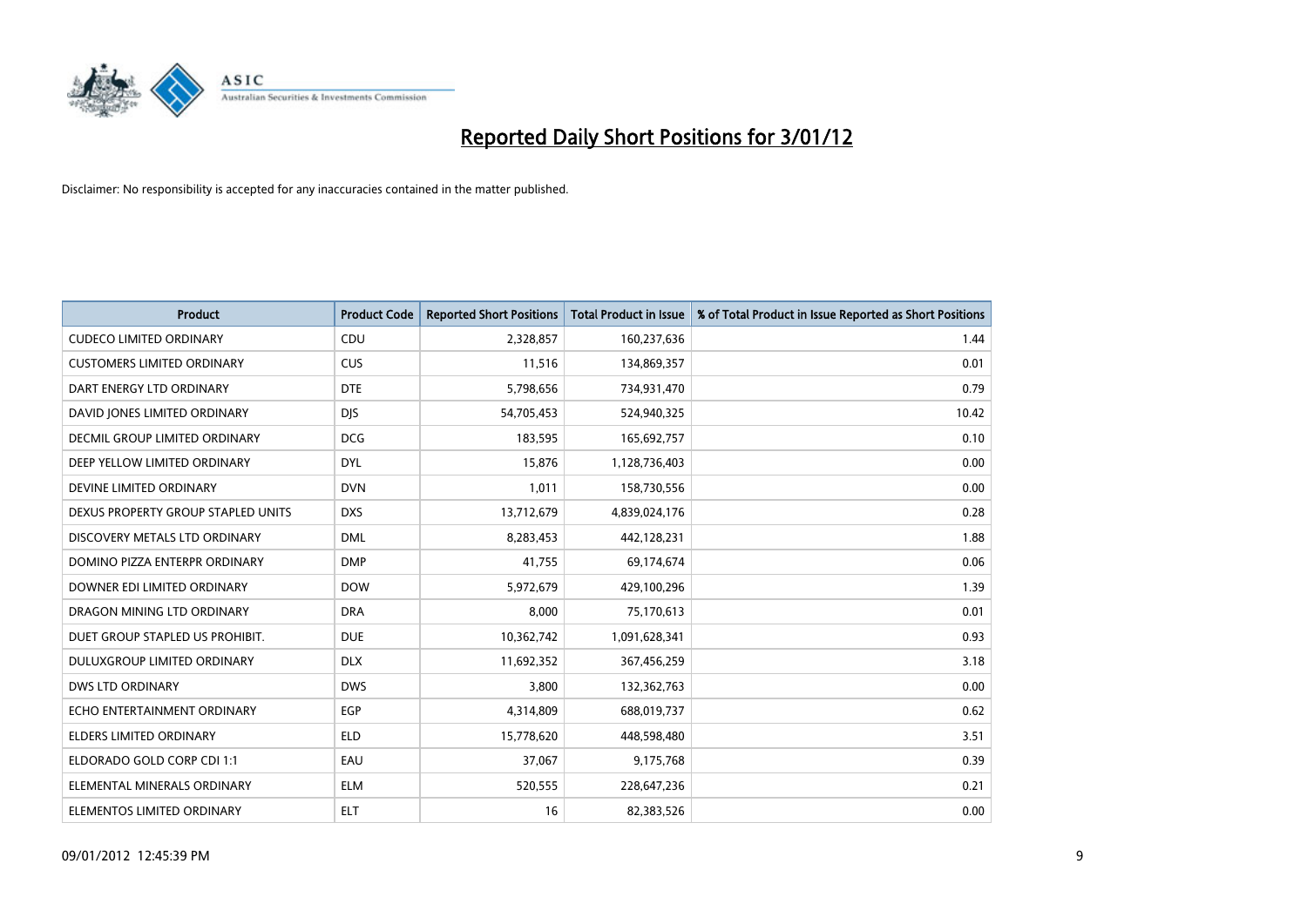

| <b>Product</b>                        | <b>Product Code</b> | <b>Reported Short Positions</b> | <b>Total Product in Issue</b> | % of Total Product in Issue Reported as Short Positions |
|---------------------------------------|---------------------|---------------------------------|-------------------------------|---------------------------------------------------------|
| ELIXIR PETROLEUM LTD ORDINARY         | <b>EXR</b>          | 324,400                         | 217,288,472                   | 0.15                                                    |
| <b>EMECO HOLDINGS ORDINARY</b>        | <b>EHL</b>          | 1,119,299                       | 631,237,586                   | 0.18                                                    |
| <b>EMMERSON RESOURCES ORDINARY</b>    | <b>ERM</b>          | 64.804                          | 257,244,302                   | 0.03                                                    |
| <b>ENDEAVOUR MIN CORP CDI 1:1</b>     | <b>EVR</b>          | 142,185                         | 129,197,662                   | 0.10                                                    |
| <b>ENERGY RESOURCES ORDINARY 'A'</b>  | <b>ERA</b>          | 3,446,633                       | 517,725,062                   | 0.65                                                    |
| <b>ENERGY WORLD CORPOR, ORDINARY</b>  | <b>EWC</b>          | 20,647,371                      | 1,734,166,672                 | 1.20                                                    |
| <b>ENTEK ENERGY LTD ORDINARY</b>      | ETE                 | 489,903                         | 510,657,387                   | 0.10                                                    |
| ENTELLECT LIMITED ORDINARY            | <b>ESN</b>          | 464,050                         | 985,337,932                   | 0.05                                                    |
| <b>ENVESTRA LIMITED ORDINARY</b>      | <b>ENV</b>          | 2,300,879                       | 1,547,890,032                 | 0.15                                                    |
| EVOLUTION MINING LTD ORDINARY         | <b>EVN</b>          | 1,632,418                       | 700,995,107                   | 0.22                                                    |
| EXOMA ENERGY LIMITED ORDINARY         | <b>EXE</b>          | 281,678                         | 417,357,759                   | 0.07                                                    |
| <b>EXTRACT RESOURCES ORDINARY</b>     | <b>EXT</b>          | 690,796                         | 251,159,163                   | 0.25                                                    |
| FAIRFAX MEDIA LTD ORDINARY            | <b>FXI</b>          | 277,673,146                     | 2,351,955,725                 | 11.82                                                   |
| <b>FANTASTIC HOLDINGS ORDINARY</b>    | <b>FAN</b>          | 1,220                           | 102,739,538                   | 0.00                                                    |
| FAR LTD ORDINARY                      | <b>FAR</b>          | 21,000,000                      | 2,150,080,157                 | 0.98                                                    |
| FISHER & PAYKEL APP. ORDINARY         | <b>FPA</b>          | 128,298                         | 724,235,162                   | 0.02                                                    |
| FISHER & PAYKEL H. ORDINARY           | <b>FPH</b>          | 1,999                           | 530,030,707                   | 0.00                                                    |
| FKP PROPERTY GROUP STAPLED SECURITIES | <b>FKP</b>          | 21,269,926                      | 1,197,968,723                 | 1.76                                                    |
| FLEETWOOD CORP ORDINARY               | <b>FWD</b>          | 242,972                         | 58,850,214                    | 0.41                                                    |
| FLETCHER BUILDING ORDINARY            | <b>FBU</b>          | 10,146,977                      | 680,739,504                   | 1.50                                                    |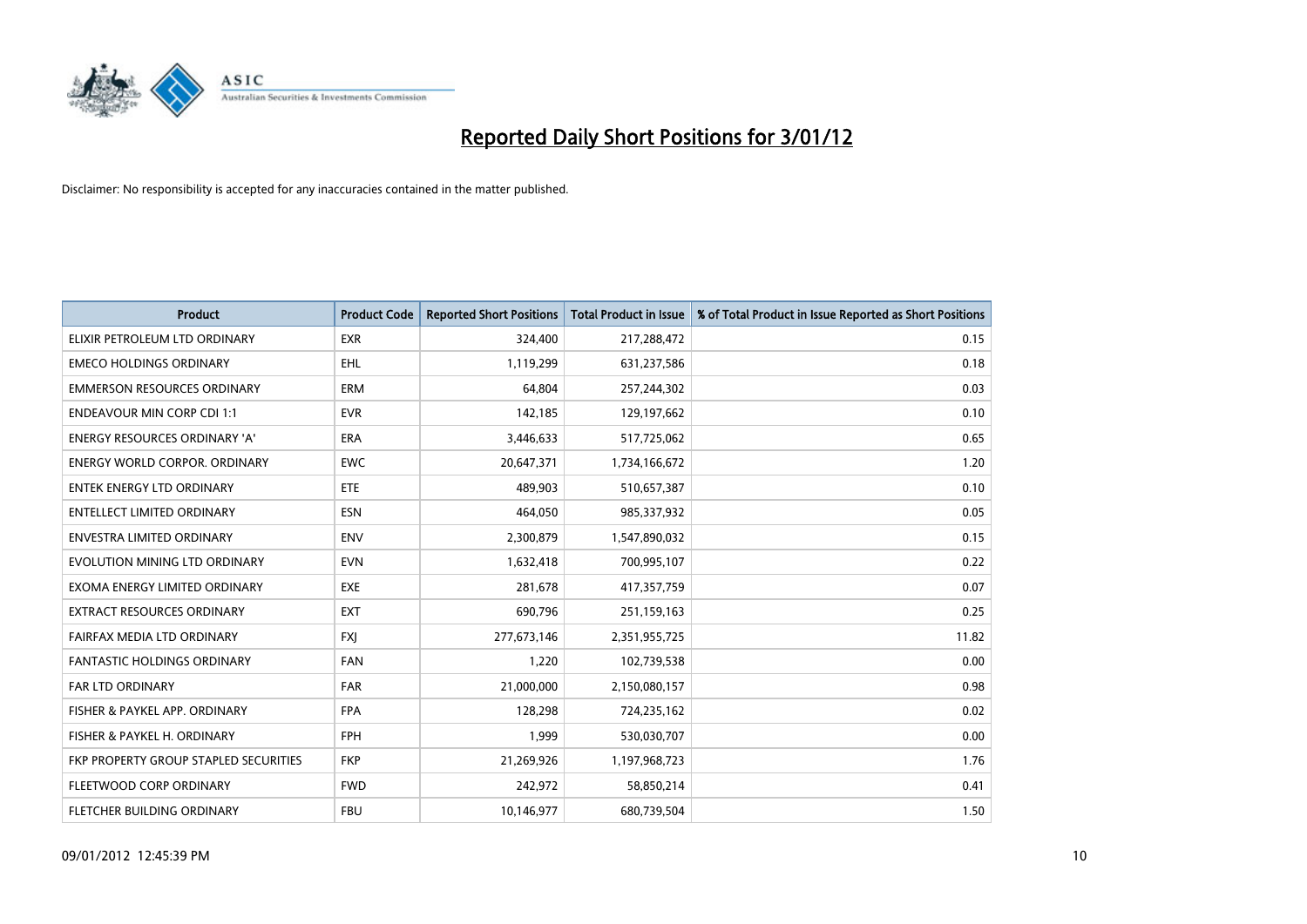

| <b>Product</b>                            | <b>Product Code</b> | <b>Reported Short Positions</b> | <b>Total Product in Issue</b> | % of Total Product in Issue Reported as Short Positions |
|-------------------------------------------|---------------------|---------------------------------|-------------------------------|---------------------------------------------------------|
| FLEXIGROUP LIMITED ORDINARY               | <b>FXL</b>          | 62,151                          | 279,268,329                   | 0.02                                                    |
| FLIGHT CENTRE ORDINARY                    | <b>FLT</b>          | 9,664,062                       | 99,997,851                    | 9.65                                                    |
| FLINDERS MINES LTD ORDINARY               | <b>FMS</b>          | 22,569,938                      | 1,821,300,404                 | 1.24                                                    |
| FOCUS MINERALS LTD ORDINARY               | <b>FML</b>          | 1,520,283                       | 4,320,773,701                 | 0.02                                                    |
| <b>FORGE GROUP LIMITED ORDINARY</b>       | FGE                 | 128,380                         | 83,429,014                    | 0.15                                                    |
| FORTE ENERGY NL ORDINARY                  | <b>FTE</b>          | 2,667,039                       | 695,589,311                   | 0.38                                                    |
| FORTESCUE METALS GRP ORDINARY             | <b>FMG</b>          | 56,432,191                      | 3,113,798,659                 | 1.76                                                    |
| FTD CORPORATION ORDINARY                  | <b>FTD</b>          | 8,088                           | 1,824,664                     | 0.44                                                    |
| <b>FUNTASTIC LIMITED ORDINARY</b>         | <b>FUN</b>          | 322,528                         | 340,997,682                   | 0.09                                                    |
| <b>G.U.D. HOLDINGS ORDINARY</b>           | <b>GUD</b>          | 584,539                         | 70,107,387                    | 0.81                                                    |
| <b>GALAXY RESOURCES ORDINARY</b>          | GXY                 | 2,673,459                       | 323,327,000                   | 0.81                                                    |
| <b>GEODYNAMICS LIMITED ORDINARY</b>       | GDY                 | 34,226                          | 363,690,627                   | 0.01                                                    |
| <b>GINDALBIE METALS LTD ORDINARY</b>      | <b>GBG</b>          | 27,835,811                      | 1,247,487,454                 | 2.21                                                    |
| <b>GLOBAL MINING ORDINARY</b>             | GMI                 | 8,951                           | 182,363,570                   | 0.00                                                    |
| <b>GLOUCESTER COAL ORDINARY</b>           | GCL                 | 2,014,433                       | 202,905,967                   | 1.00                                                    |
| <b>GME RESOURCES LTD ORDINARY</b>         | <b>GME</b>          | 800                             | 322,635,902                   | 0.00                                                    |
| <b>GOLD ROAD RES LTD ORDINARY</b>         | <b>GOR</b>          | 182,384                         | 389,650,665                   | 0.05                                                    |
| <b>GOLDEN WEST RESOURCE ORDINARY</b>      | <b>GWR</b>          | 1,617                           | 192,082,567                   | 0.00                                                    |
| <b>GOODMAN FIELDER, ORDINARY</b>          | <b>GFF</b>          | 72,491,247                      | 1,955,559,207                 | 3.70                                                    |
| <b>GOODMAN GROUP STAPLED US PROHIBIT.</b> | <b>GMG</b>          | 30,272,227                      | 7,699,816,741                 | 0.37                                                    |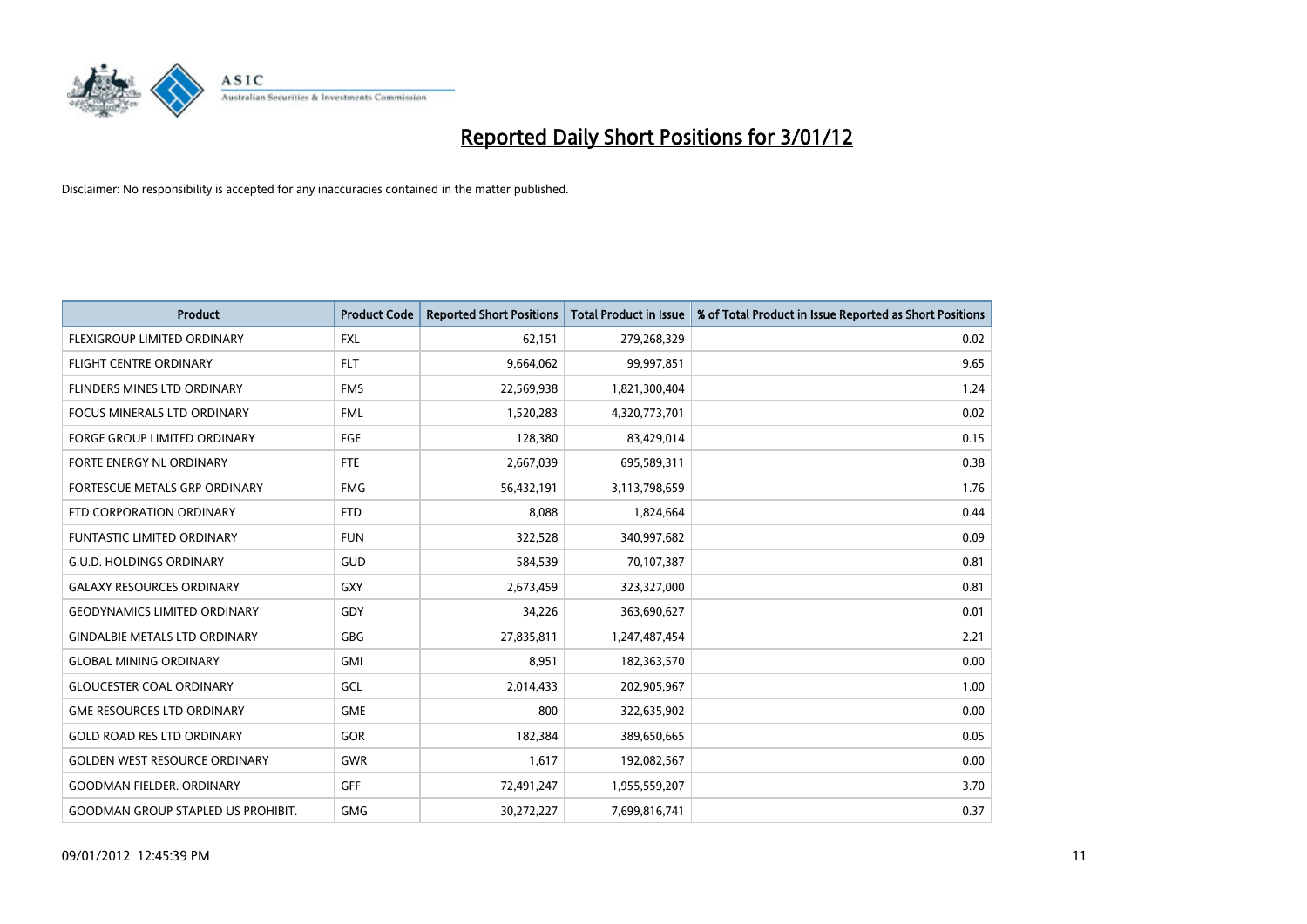

| <b>Product</b>                            | <b>Product Code</b> | <b>Reported Short Positions</b> | <b>Total Product in Issue</b> | % of Total Product in Issue Reported as Short Positions |
|-------------------------------------------|---------------------|---------------------------------|-------------------------------|---------------------------------------------------------|
| <b>GPT GROUP STAPLED SEC.</b>             | <b>GPT</b>          | 23,172,806                      | 1,817,396,432                 | 1.26                                                    |
| <b>GRAINCORP LIMITED A CLASS ORDINARY</b> | <b>GNC</b>          | 617,086                         | 198,318,900                   | 0.31                                                    |
| <b>GRANGE RESOURCES, ORDINARY</b>         | <b>GRR</b>          | 398,995                         | 1,153,937,134                 | 0.03                                                    |
| <b>GREENCAP LIMITED ORDINARY</b>          | GCG                 | $\mathbf{1}$                    | 262,515,385                   | 0.00                                                    |
| <b>GREENLAND MIN EN LTD ORDINARY</b>      | GGG                 | 3,307,396                       | 416,390,488                   | 0.78                                                    |
| <b>GRYPHON MINERALS LTD ORDINARY</b>      | GRY                 | 1,523,832                       | 348,164,983                   | 0.42                                                    |
| <b>GUILDFORD COAL LTD ORDINARY</b>        | <b>GUF</b>          | 1,387,994                       | 230,523,734                   | 0.60                                                    |
| <b>GUINNESS PEAT GROUP. CDI 1:1</b>       | GPG                 | 54                              | 282,655,688                   | 0.00                                                    |
| <b>GUNNS LIMITED ORDINARY</b>             | <b>GNS</b>          | 40,775,983                      | 848,401,559                   | 4.78                                                    |
| <b>GWA GROUP LTD ORDINARY</b>             | <b>GWA</b>          | 11,705,720                      | 301,525,014                   | 3.88                                                    |
| <b>HARVEY NORMAN ORDINARY</b>             | <b>HVN</b>          | 55,232,512                      | 1,062,316,784                 | 5.18                                                    |
| HASTIE GROUP LIMITED ORDINARY             | <b>HST</b>          | 232,275                         | 137,353,504                   | 0.16                                                    |
| HASTINGS DIVERSIFIED STAPLED SECURITY     | <b>HDF</b>          | 2,762,711                       | 530,001,072                   | 0.52                                                    |
| <b>HEARTWARE INT INC CDI 35:1</b>         | <b>HIN</b>          | 272,008                         | 43,772,855                    | 0.62                                                    |
| <b>HENDERSON GROUP CDI 1:1</b>            | <b>HGG</b>          | 11,385,195                      | 668,374,277                   | 1.70                                                    |
| HFA HOLDINGS LIMITED ORDINARY             | <b>HFA</b>          | 16,273                          | 117,332,831                   | 0.01                                                    |
| <b>HIGHLANDS PACIFIC ORDINARY</b>         | <b>HIG</b>          | 2,416,464                       | 686,082,148                   | 0.35                                                    |
| HILLGROVE RES LTD ORDINARY                | <b>HGO</b>          | 7,287,921                       | 793,698,575                   | 0.91                                                    |
| HILLS HOLDINGS LTD ORDINARY               | <b>HIL</b>          | 3,969,781                       | 246,349,244                   | 1.61                                                    |
| HORIZON OIL LIMITED ORDINARY              | <b>HZN</b>          | 19,275,598                      | 1,130,811,515                 | 1.71                                                    |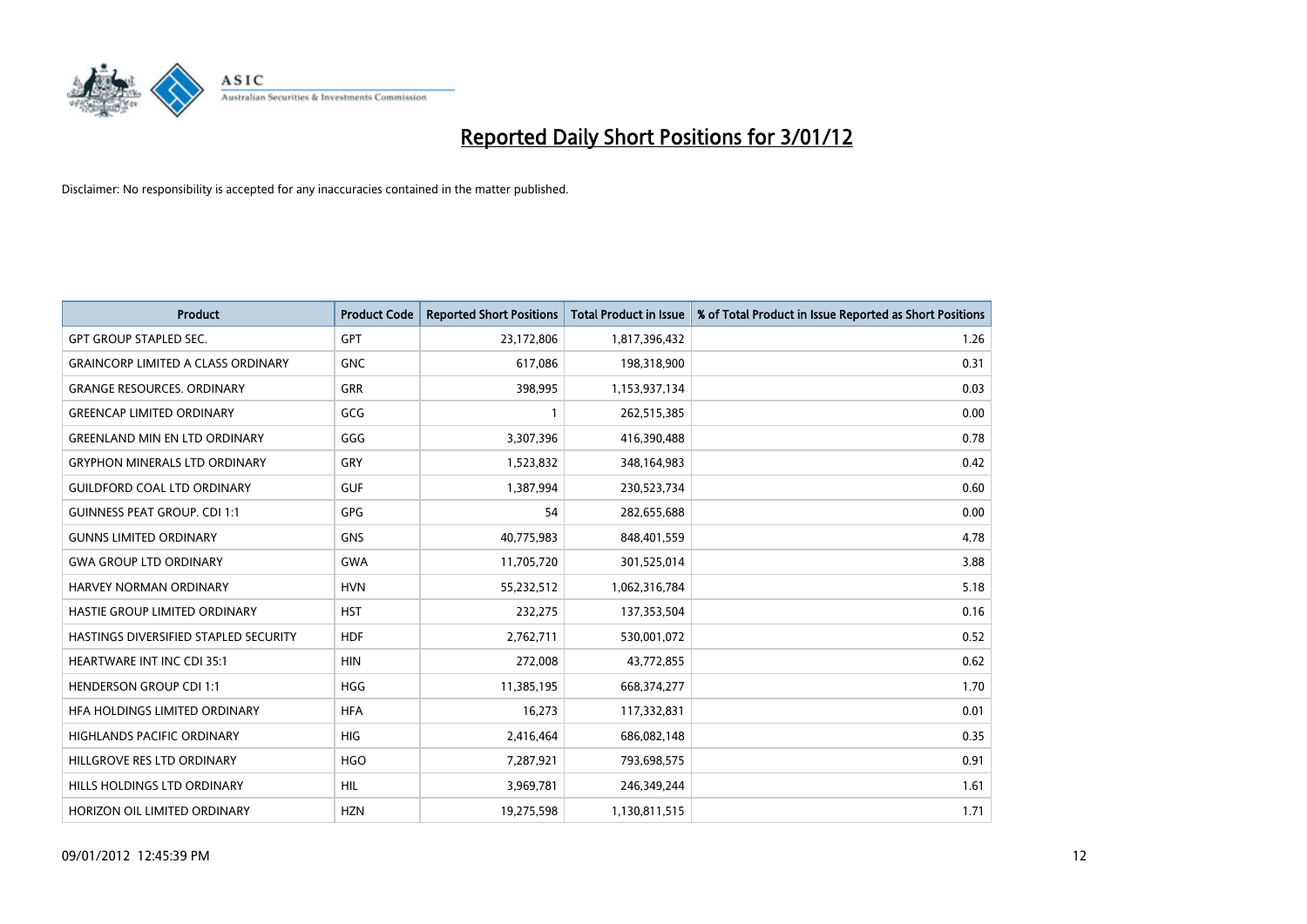

| <b>Product</b>                                | <b>Product Code</b> | <b>Reported Short Positions</b> | <b>Total Product in Issue</b> | % of Total Product in Issue Reported as Short Positions |
|-----------------------------------------------|---------------------|---------------------------------|-------------------------------|---------------------------------------------------------|
| HUNNU COAL LIMITED ORDINARY                   | <b>HUN</b>          | 14,613                          | 218,565,002                   | 0.00                                                    |
| <b>ICON ENERGY LIMITED ORDINARY</b>           | <b>ICN</b>          | 2.130                           | 469,301,394                   | 0.00                                                    |
| <b>IINET LIMITED ORDINARY</b>                 | <b>IIN</b>          | 131,158                         | 148,654,401                   | 0.09                                                    |
| ILUKA RESOURCES ORDINARY                      | ILU                 | 12,036,057                      | 418,700,517                   | 2.84                                                    |
| <b>IMDEX LIMITED ORDINARY</b>                 | <b>IMD</b>          | 1,747,641                       | 204,447,435                   | 0.87                                                    |
| IMF (AUSTRALIA) LTD ORDINARY                  | <b>IMF</b>          | 330,821                         | 123,828,193                   | 0.26                                                    |
| <b>IMX RESOURCES LTD ORDINARY</b>             | <b>IXR</b>          | 20.000                          | 262,612,803                   | 0.01                                                    |
| <b>INCITEC PIVOT ORDINARY</b>                 | IPL                 | 3,000,706                       | 1,628,730,107                 | 0.17                                                    |
| INDEPENDENCE GROUP ORDINARY                   | <b>IGO</b>          | 6,193,566                       | 232,525,035                   | 2.66                                                    |
| <b>INDOPHIL RESOURCES ORDINARY</b>            | <b>IRN</b>          | 1,407,853                       | 1,062,104,527                 | 0.11                                                    |
| <b>INDUSTREA LIMITED ORDINARY</b>             | IDL                 | 1,144,843                       | 368,992,435                   | 0.31                                                    |
| <b>INFIGEN ENERGY STAPLED SECURITIES</b>      | <b>IFN</b>          | 5,634,342                       | 762,265,972                   | 0.75                                                    |
| ING RE COM GROUP STAPLED SECURITIES           | <b>ILF</b>          | 3,583                           | 441,029,194                   | 0.00                                                    |
| <b>INSURANCE AUSTRALIA ORDINARY</b>           | <b>IAG</b>          | 5,185,270                       | 2,079,034,021                 | 0.24                                                    |
| <b>INTEGRA MINING LTD, ORDINARY</b>           | <b>IGR</b>          | 6,171,134                       | 846,293,881                   | 0.73                                                    |
| <b>INTREPID MINES ORDINARY</b>                | <b>IAU</b>          | 3,481,471                       | 523,813,947                   | 0.68                                                    |
| <b>INVESTA OFFICE FUND STAPLED SECURITIES</b> | <b>IOF</b>          | 9,330,635                       | 2,657,463,999                 | 0.34                                                    |
| <b>INVOCARE LIMITED ORDINARY</b>              | IVC                 | 1,905,427                       | 110,030,298                   | 1.73                                                    |
| <b>ION LIMITED ORDINARY</b>                   | <b>ION</b>          | 164,453                         | 256,365,105                   | 0.06                                                    |
| <b>IOOF HOLDINGS LTD ORDINARY</b>             | <b>IFL</b>          | 1,020,768                       | 229.794.395                   | 0.45                                                    |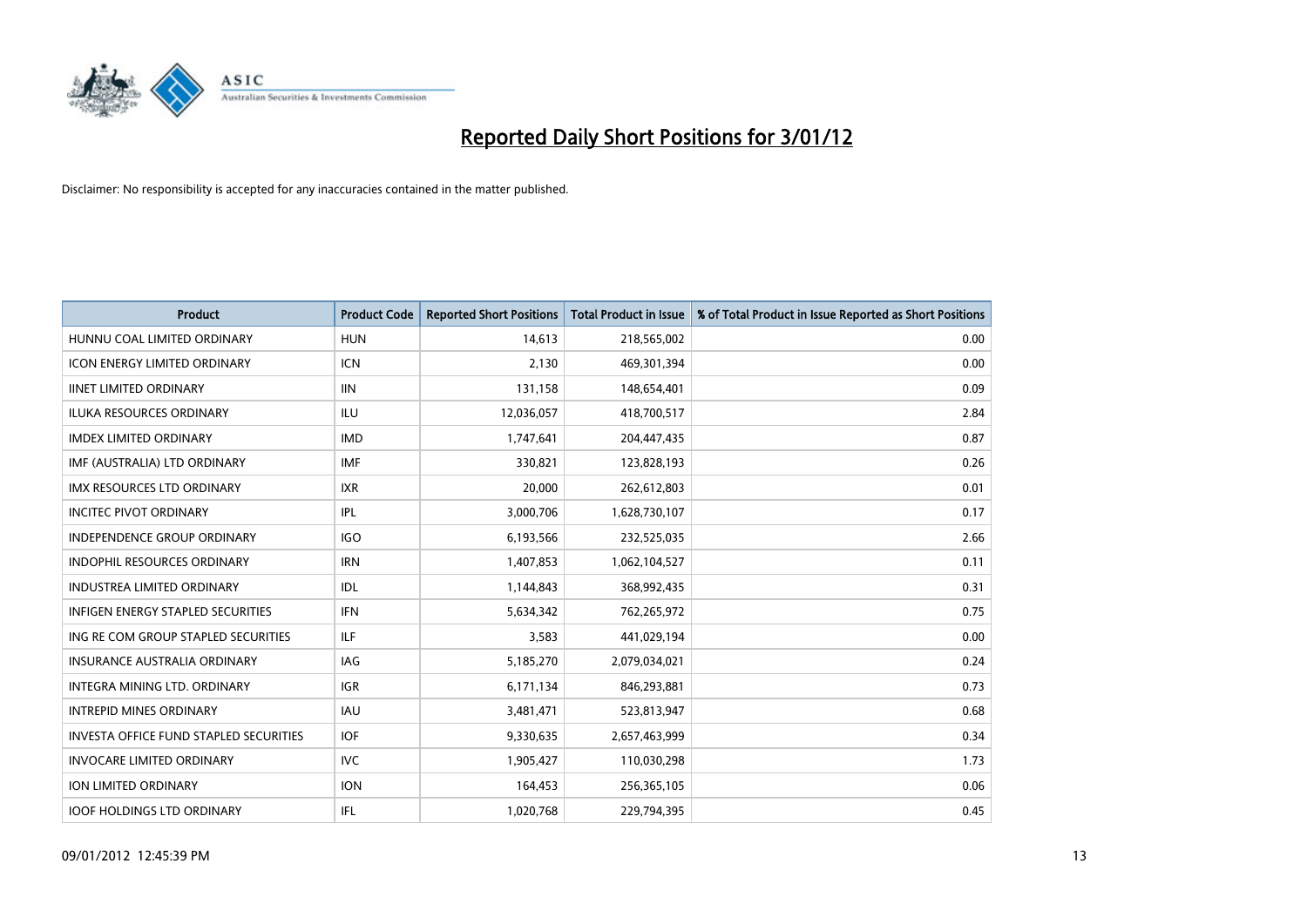

| <b>Product</b>                            | <b>Product Code</b> | <b>Reported Short Positions</b> | <b>Total Product in Issue</b> | % of Total Product in Issue Reported as Short Positions |
|-------------------------------------------|---------------------|---------------------------------|-------------------------------|---------------------------------------------------------|
| <b>IRESS MARKET TECH. ORDINARY</b>        | <b>IRE</b>          | 1,428,599                       | 127,036,010                   | 1.13                                                    |
| <b>IRON ORE HOLDINGS ORDINARY</b>         | <b>IOH</b>          | 34,157                          | 166,087,005                   | 0.02                                                    |
| ISHARES MSCI AUS 200 ISHARES MSCI AUS 200 | <b>IOZ</b>          | 74,077                          | 2,701,394                     | 2.74                                                    |
| ISHARES MSCI EM MKTS CDI 1:1              | <b>IEM</b>          | 22,011                          | 425,700,000                   | 0.01                                                    |
| ISHARES S&P HIGH DIV ISHARES S&P HIGH DIV | <b>IHD</b>          | 100,000                         | 2,301,253                     | 4.35                                                    |
| ISHARES SMALL ORDS ISHARES SMALL ORDS     | <b>ISO</b>          | 935,642                         | 5,401,916                     | 17.32                                                   |
| <b>IVANHOE AUSTRALIA ORDINARY</b>         | <b>IVA</b>          | 1,806,245                       | 552,385,295                   | 0.31                                                    |
| JAMES HARDIE INDUST CHESS DEPOSITARY INT  | <b>IHX</b>          | 18,467,216                      | 435,721,099                   | 4.22                                                    |
| <b>JAMESON RESOURCES ORDINARY</b>         | <b>JAL</b>          | 1,600,000                       | 124,783,676                   | 1.28                                                    |
| <b>JB HI-FI LIMITED ORDINARY</b>          | <b>IBH</b>          | 21,218,191                      | 98,833,643                    | 21.48                                                   |
| <b>KAGARA LTD ORDINARY</b>                | <b>KZL</b>          | 12,180,655                      | 798,953,117                   | 1.53                                                    |
| KAROON GAS AUSTRALIA ORDINARY             | <b>KAR</b>          | 3,005,912                       | 221,420,769                   | 1.34                                                    |
| KATHMANDU HOLD LTD ORDINARY               | <b>KMD</b>          | 1,983,600                       | 200,000,000                   | 0.99                                                    |
| <b>KBL MINING LIMITED ORDINARY</b>        | <b>KBL</b>          | 1.820                           | 168,032,869                   | 0.00                                                    |
| <b>KEYBRIDGE CAPITAL ORDINARY</b>         | <b>KBC</b>          | 6.000                           | 172,070,564                   | 0.00                                                    |
| KINGSGATE CONSOLID, ORDINARY              | <b>KCN</b>          | 3,493,609                       | 140,872,908                   | 2.48                                                    |
| KINGSROSE MINING LTD ORDINARY             | <b>KRM</b>          | 792,428                         | 271,485,968                   | 0.28                                                    |
| LAGUNA RESOURCES NL ORDINARY              | <b>LRC</b>          | 4,184                           | 9,892,589                     | 0.04                                                    |
| LEIGHTON HOLDINGS ORDINARY                | LEI                 | 5,749,916                       | 337,087,596                   | 1.68                                                    |
| LEND LEASE GROUP UNIT/ORD STAPLED         | LLC                 | 1,172,441                       | 571,804,090                   | 0.19                                                    |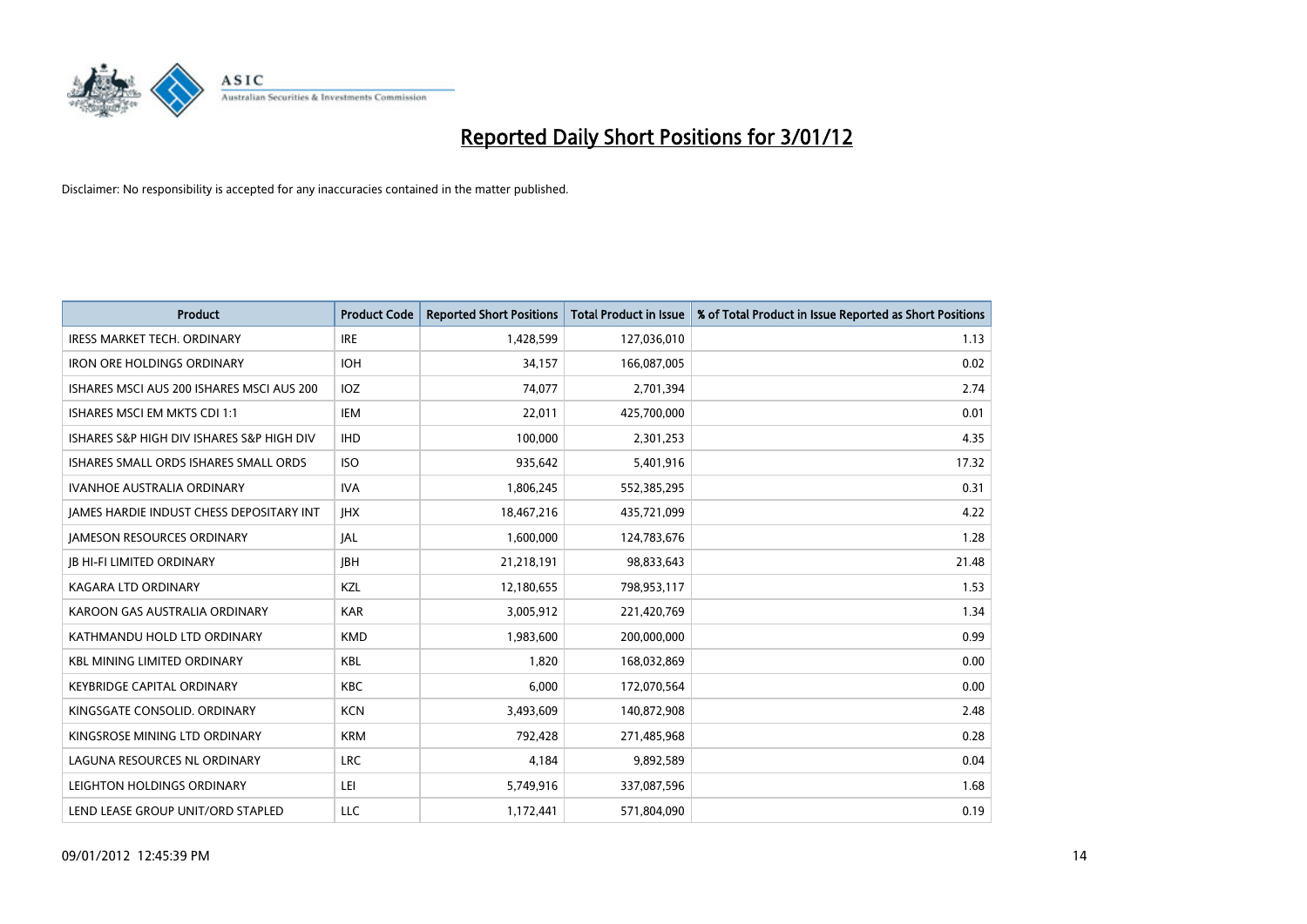

| <b>Product</b>                        | <b>Product Code</b> | <b>Reported Short Positions</b> | <b>Total Product in Issue</b> | % of Total Product in Issue Reported as Short Positions |
|---------------------------------------|---------------------|---------------------------------|-------------------------------|---------------------------------------------------------|
| LINC ENERGY LTD ORDINARY              | <b>LNC</b>          | 6,597,635                       | 504,487,631                   | 1.29                                                    |
| LIQUEFIED NATURAL ORDINARY            | LNG                 | 272,800                         | 267,699,015                   | 0.10                                                    |
| LYNAS CORPORATION ORDINARY            | <b>LYC</b>          | 116,676,287                     | 1,713,846,913                 | 6.79                                                    |
| M2 TELECOMMUNICATION ORDINARY         | <b>MTU</b>          | 286,363                         | 124,493,385                   | 0.22                                                    |
| <b>MACA LIMITED ORDINARY</b>          | <b>MLD</b>          | 2,000                           | 150,000,000                   | 0.00                                                    |
| <b>MACMAHON HOLDINGS ORDINARY</b>     | <b>MAH</b>          | 2,554,230                       | 738,631,705                   | 0.35                                                    |
| MACO ATLAS ROADS GRP ORDINARY STAPLED | <b>MOA</b>          | 12,665,158                      | 464,279,594                   | 2.73                                                    |
| MACQUARIE GROUP LTD ORDINARY          | <b>MOG</b>          | 6,791,498                       | 348,580,949                   | 1.94                                                    |
| <b>MARENGO MINING ORDINARY</b>        | <b>MGO</b>          | 39,850                          | 1,002,399,863                 | 0.00                                                    |
| <b>MATRIX C &amp; E LTD ORDINARY</b>  | <b>MCE</b>          | 590,419                         | 77,081,507                    | 0.76                                                    |
| MCMILLAN SHAKESPEARE ORDINARY         | <b>MMS</b>          | 97,652                          | 70,639,319                    | 0.13                                                    |
| MCPHERSON'S LTD ORDINARY              | <b>MCP</b>          | 16,360                          | 72,401,758                    | 0.02                                                    |
| MEDUSA MINING LTD ORDINARY            | <b>MML</b>          | 1,388,341                       | 188,903,911                   | 0.73                                                    |
| MELBOURNE IT LIMITED ORDINARY         | <b>MLB</b>          | 136,142                         | 81,352,178                    | 0.17                                                    |
| MEO AUSTRALIA LTD ORDINARY            | <b>MEO</b>          | 9,487,998                       | 539,913,260                   | 1.75                                                    |
| <b>MERMAID MARINE ORDINARY</b>        | <b>MRM</b>          | 282,370                         | 217,833,136                   | 0.13                                                    |
| MESOBLAST LIMITED ORDINARY            | <b>MSB</b>          | 7,358,481                       | 280,425,258                   | 2.64                                                    |
| METALS X LIMITED ORDINARY             | <b>MLX</b>          | 665,340                         | 1,325,670,714                 | 0.06                                                    |
| METCASH LIMITED ORDINARY              | <b>MTS</b>          | 28,902,753                      | 771,343,404                   | 3.71                                                    |
| METGASCO LIMITED ORDINARY             | <b>MEL</b>          | 325,814                         | 338,958,156                   | 0.10                                                    |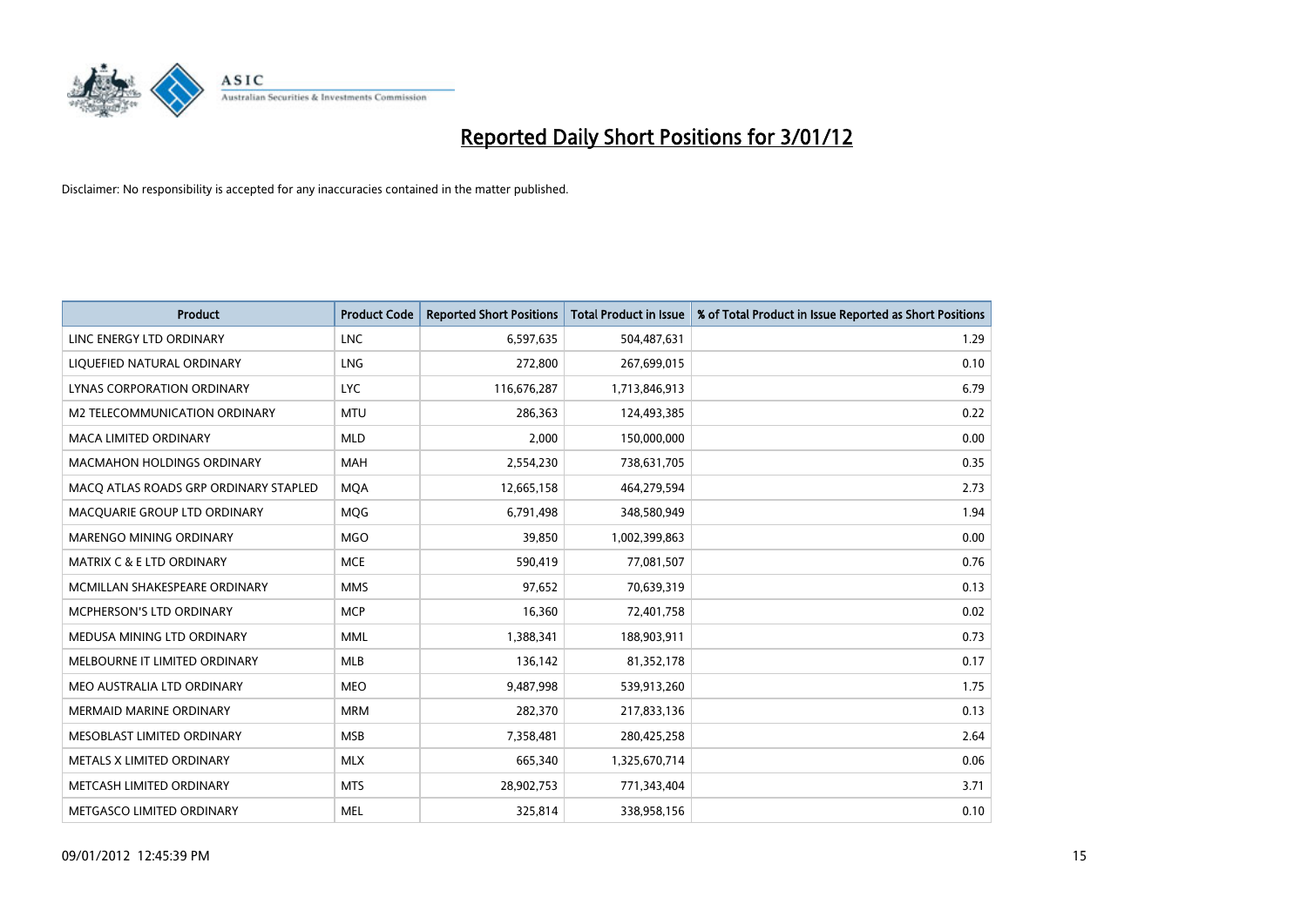

| <b>Product</b>                    | <b>Product Code</b> | <b>Reported Short Positions</b> | <b>Total Product in Issue</b> | % of Total Product in Issue Reported as Short Positions |
|-----------------------------------|---------------------|---------------------------------|-------------------------------|---------------------------------------------------------|
| METMINCO LIMITED ORDINARY         | <b>MNC</b>          | 722,705                         | 1,674,466,146                 | 0.04                                                    |
| MHM METALS LIMITED ORDINARY       | <b>MHM</b>          | 197,256                         | 103,077,736                   | 0.19                                                    |
| MICLYN EXP OFFSHR ORDINARY        | <b>MIO</b>          | 19,297                          | 278,515,705                   | 0.01                                                    |
| MINCOR RESOURCES NL ORDINARY      | <b>MCR</b>          | 1,105,546                       | 196,060,804                   | 0.55                                                    |
| MINEMAKERS LIMITED ORDINARY       | <b>MAK</b>          | 36,962                          | 228,236,727                   | 0.02                                                    |
| MINERAL DEPOSITS ORDINARY         | <b>MDL</b>          | 154,375                         | 83,538,786                    | 0.19                                                    |
| MINERAL RESOURCES. ORDINARY       | <b>MIN</b>          | 850,748                         | 184,471,989                   | 0.45                                                    |
| MIRABELA NICKEL LTD ORDINARY      | <b>MBN</b>          | 12,510,125                      | 491,781,237                   | 2.54                                                    |
| MIRVAC GROUP STAPLED SECURITIES   | <b>MGR</b>          | 22,624,321                      | 3,416,996,915                 | 0.63                                                    |
| MOLOPO ENERGY LTD ORDINARY        | <b>MPO</b>          | 1,479,228                       | 245,579,810                   | 0.59                                                    |
| MOLY MINES LIMITED ORDINARY       | <b>MOL</b>          | 75,000                          | 384,893,989                   | 0.02                                                    |
| MONADELPHOUS GROUP ORDINARY       | <b>MND</b>          | 1,536,361                       | 88,674,327                    | 1.73                                                    |
| MORTGAGE CHOICE LTD ORDINARY      | <b>MOC</b>          | 1,662,166                       | 119,948,255                   | 1.39                                                    |
| <b>MOUNT GIBSON IRON ORDINARY</b> | <b>MGX</b>          | 4,875,847                       | 1,082,570,693                 | 0.45                                                    |
| MSF SUGAR LIMITED ORDINARY        | <b>MSF</b>          | 14,587                          | 69,248,422                    | 0.02                                                    |
| MULTIPLEX SITES SITES             | <b>MXUPA</b>        | 22                              | 4,500,000                     | 0.00                                                    |
| MURCHISON METALS LTD ORDINARY     | <b>MMX</b>          | 6,631,811                       | 442,437,524                   | 1.50                                                    |
| <b>MYER HOLDINGS LTD ORDINARY</b> | <b>MYR</b>          | 76,581,360                      | 583,384,551                   | 13.11                                                   |
| <b>MYSTATE LIMITED ORDINARY</b>   | <b>MYS</b>          | 3,638                           | 86,963,862                    | 0.00                                                    |
| NATIONAL AUST. BANK ORDINARY      | <b>NAB</b>          | 14,751,261                      | 2,238,481,005                 | 0.61                                                    |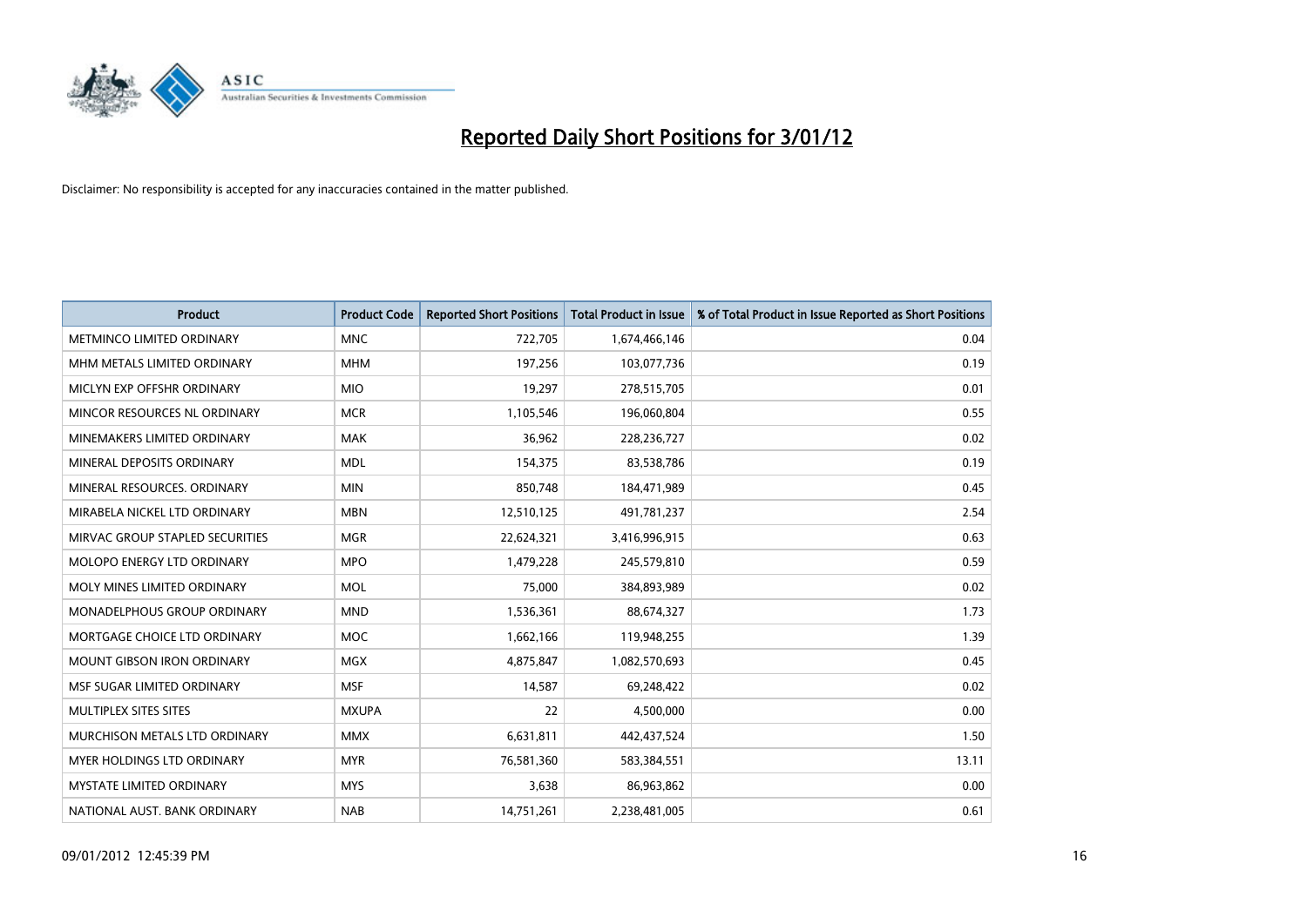

| <b>Product</b>                | <b>Product Code</b> | <b>Reported Short Positions</b> | <b>Total Product in Issue</b> | % of Total Product in Issue Reported as Short Positions |
|-------------------------------|---------------------|---------------------------------|-------------------------------|---------------------------------------------------------|
| NATURAL FUEL LIMITED ORDINARY | <b>NFL</b>          |                                 | 1,121,912                     | 0.00                                                    |
| NAVIGATOR RESOURCES ORDINARY  | <b>NAV</b>          | 500                             | 2,222,216,576                 | 0.00                                                    |
| NAVITAS LIMITED ORDINARY      | <b>NVT</b>          | 3,664,681                       | 375,318,628                   | 0.94                                                    |
| NEON ENERGY LIMITED ORDINARY  | <b>NEN</b>          | 66,201                          | 434,114,520                   | 0.02                                                    |
| NEPTUNE MARINE ORDINARY       | <b>NMS</b>          | 182,253                         | 1,748,545,632                 | 0.01                                                    |
| NEW HOPE CORPORATION ORDINARY | <b>NHC</b>          | 120,768                         | 830,230,549                   | 0.01                                                    |
| NEWCREST MINING ORDINARY      | <b>NCM</b>          | 1,098,563                       | 765,849,811                   | 0.12                                                    |
| NEWS CORP A NON-VOTING CDI    | <b>NWSLV</b>        | 2,905,278                       | 1,687,904,566                 | 0.17                                                    |
| NEWS CORP B VOTING CDI        | <b>NWS</b>          | 2,875,022                       | 798,520,953                   | 0.36                                                    |
| NEXBIS LIMITED ORDINARY       | <b>NBS</b>          | 63,733                          | 798,356,704                   | 0.01                                                    |
| NEXTDC LIMITED ORDINARY       | <b>NXT</b>          | 17,142                          | 123,533,558                   | 0.01                                                    |
| NEXUS ENERGY LIMITED ORDINARY | <b>NXS</b>          | 3,742,157                       | 1,326,821,159                 | 0.28                                                    |
| NIB HOLDINGS LIMITED ORDINARY | <b>NHF</b>          | 117,874                         | 466,733,110                   | 0.02                                                    |
| NIDO PETROLEUM ORDINARY       | <b>NDO</b>          | 459,823                         | 1,389,163,151                 | 0.04                                                    |
| NOBLE MINERAL RES ORDINARY    | <b>NMG</b>          | 1,276,535                       | 523,312,570                   | 0.23                                                    |
| NORTHERN IRON LTD ORDINARY    | <b>NFE</b>          | 746,874                         | 369,980,113                   | 0.20                                                    |
| NRW HOLDINGS LIMITED ORDINARY | <b>NWH</b>          | 444,656                         | 278,888,011                   | 0.15                                                    |
| NUCOAL RESOURCES NL ORDINARY  | <b>NCR</b>          | 12,697                          | 441,150,707                   | 0.00                                                    |
| NUFARM LIMITED ORDINARY       | <b>NUF</b>          | 3,916,967                       | 261,947,565                   | 1.50                                                    |
| OAKTON LIMITED ORDINARY       | <b>OKN</b>          | 603,672                         | 93,800,235                    | 0.64                                                    |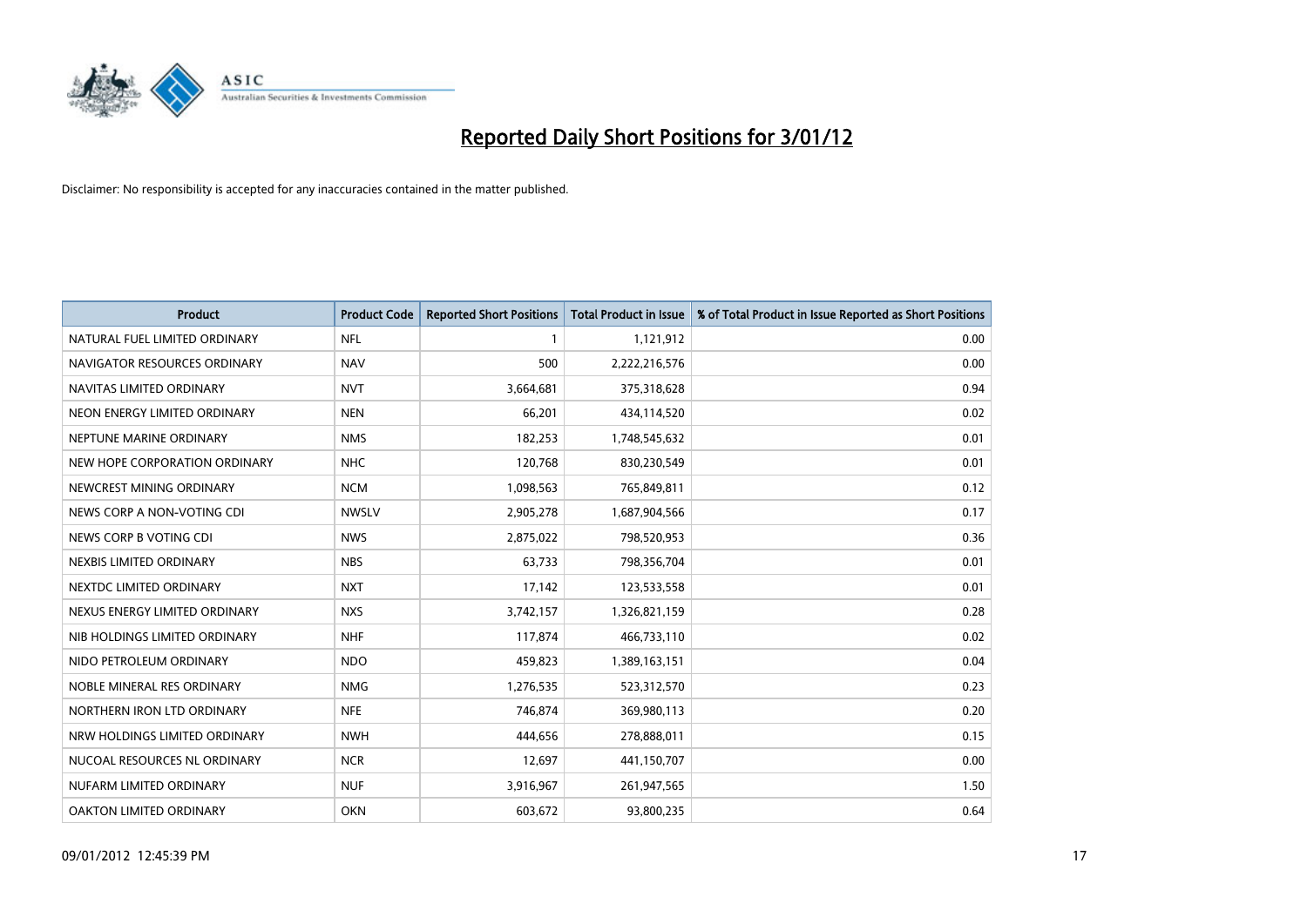

| <b>Product</b>                        | <b>Product Code</b> | <b>Reported Short Positions</b> | <b>Total Product in Issue</b> | % of Total Product in Issue Reported as Short Positions |
|---------------------------------------|---------------------|---------------------------------|-------------------------------|---------------------------------------------------------|
| OCEANAGOLD CORP. CHESS DEPOSITARY INT | <b>OGC</b>          | 767,327                         | 262,642,606                   | 0.28                                                    |
| OCEANIA CAPITAL LTD ORDINARY          | <b>OCP</b>          | 2,500                           | 91,921,295                    | 0.00                                                    |
| OIL SEARCH LTD ORDINARY               | OSH                 | 8,637,749                       | 1,325,155,171                 | 0.65                                                    |
| OM HOLDINGS LIMITED ORDINARY          | OMH                 | 6,458,040                       | 504,105,150                   | 1.27                                                    |
| <b>ONESTEEL LIMITED ORDINARY</b>      | OST                 | 42,958,911                      | 1,342,393,583                 | 3.19                                                    |
| ORICA LIMITED ORDINARY                | ORI                 | 2,414,145                       | 365,007,037                   | 0.65                                                    |
| ORICA LIMITED STEP UP PREFERENCE      | <b>ORIPB</b>        | 273,443                         | 5,000,000                     | 5.47                                                    |
| ORIGIN ENERGY ORDINARY                | <b>ORG</b>          | 1,739,285                       | 1,086,164,479                 | 0.16                                                    |
| OROCOBRE LIMITED ORDINARY             | <b>ORE</b>          | 136,765                         | 103,195,029                   | 0.12                                                    |
| OROTONGROUP LIMITED ORDINARY          | ORL                 | 82,457                          | 40,880,902                    | 0.20                                                    |
| OTTO ENERGY LIMITED ORDINARY          | OEL                 | 109,204                         | 1,138,290,071                 | 0.01                                                    |
| OZ MINERALS ORDINARY                  | OZL                 | 9,359,398                       | 315,062,596                   | 2.95                                                    |
| PACIFIC BRANDS ORDINARY               | <b>PBG</b>          | 8,985,490                       | 912,915,695                   | 0.98                                                    |
| PALADIN ENERGY LTD ORDINARY           | <b>PDN</b>          | 23,580,366                      | 835,484,064                   | 2.81                                                    |
| PANAUST LIMITED ORDINARY              | <b>PNA</b>          | 11,469,258                      | 593,992,185                   | 1.94                                                    |
| PANORAMIC RESOURCES ORDINARY          | PAN                 | 1,152,180                       | 207,050,710                   | 0.55                                                    |
| PAPERLINX LIMITED ORDINARY            | <b>PPX</b>          | 1,517,055                       | 609,280,761                   | 0.25                                                    |
| PAPILLON RES LTD ORDINARY             | PIR                 | 500,026                         | 215,133,794                   | 0.23                                                    |
| PATTIES FOODS LTD ORDINARY            | PFL                 |                                 | 138,989,223                   | 0.00                                                    |
| PEET LIMITED ORDINARY                 | <b>PPC</b>          | 373,032                         | 320,170,604                   | 0.12                                                    |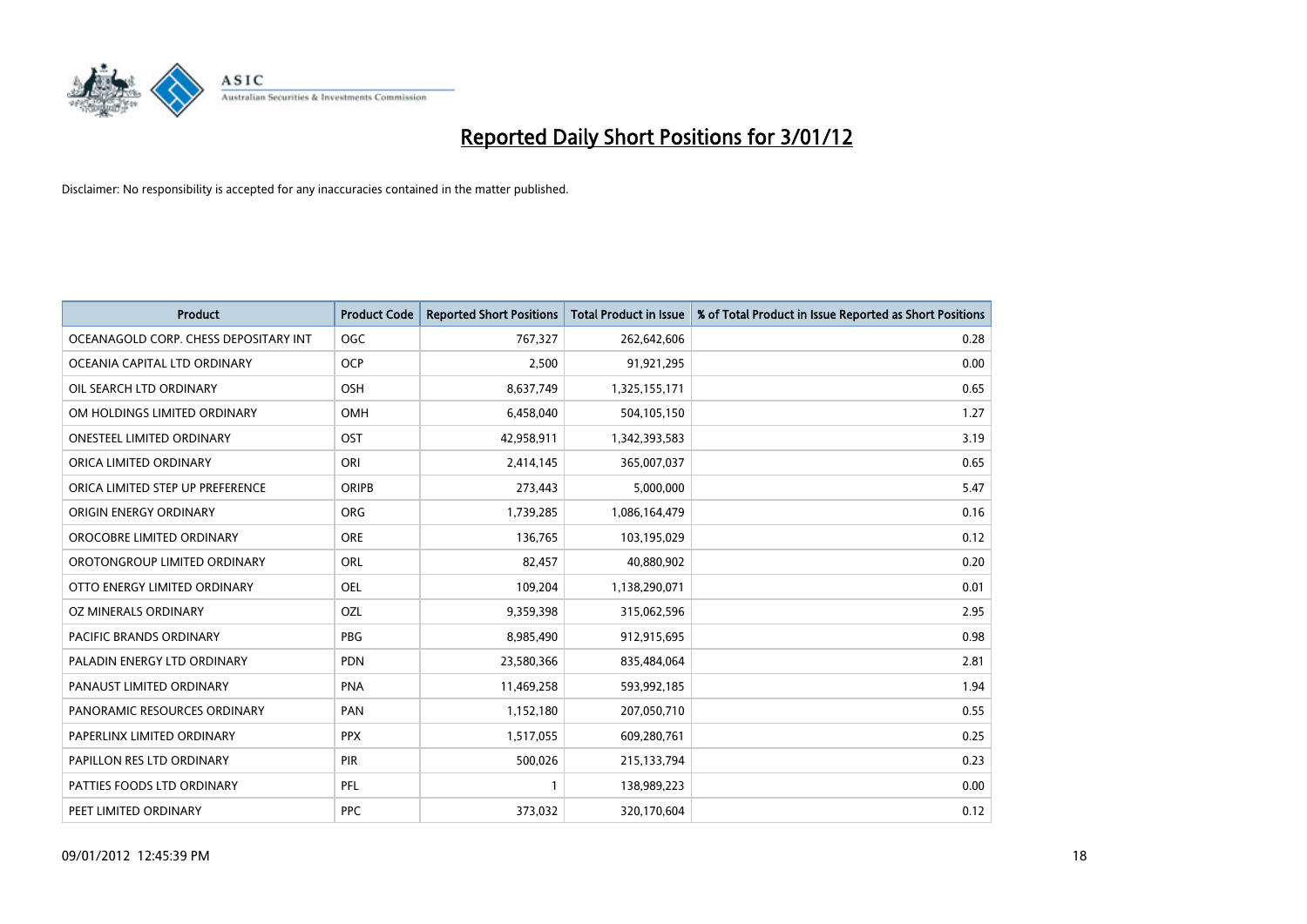

| <b>Product</b>                | <b>Product Code</b> | <b>Reported Short Positions</b> | <b>Total Product in Issue</b> | % of Total Product in Issue Reported as Short Positions |
|-------------------------------|---------------------|---------------------------------|-------------------------------|---------------------------------------------------------|
| PENINSULA ENERGY LTD ORDINARY | <b>PEN</b>          | 1,493,377                       | 2,135,490,443                 | 0.07                                                    |
| PERILYA LIMITED ORDINARY      | PEM                 | 2,897                           | 769,316,426                   | 0.00                                                    |
| PERPETUAL LIMITED ORDINARY    | PPT                 | 2,456,540                       | 41,980,678                    | 5.85                                                    |
| PERSEUS MINING LTD ORDINARY   | PRU                 | 2,173,386                       | 455,827,088                   | 0.47                                                    |
| PETSEC ENERGY ORDINARY        | <b>PSA</b>          | 223,332                         | 235,283,622                   | 0.09                                                    |
| PHARMAXIS LTD ORDINARY        | <b>PXS</b>          | 2,054,554                       | 305,890,989                   | 0.67                                                    |
| PHOTON GROUP LTD ORDINARY     | <b>PGA</b>          | 250,510                         | 1,540,886,866                 | 0.02                                                    |
| PLATINUM ASSET ORDINARY       | <b>PTM</b>          | 6,238,831                       | 561,347,878                   | 1.11                                                    |
| PLATINUM AUSTRALIA ORDINARY   | <b>PLA</b>          | 3,363,988                       | 442,130,039                   | 0.76                                                    |
| PLATINUM CAPITAL LTD ORDINARY | <b>PMC</b>          |                                 | 165,756,878                   | 0.00                                                    |
| PMI GOLD CORP CDI 1:1         | <b>PVM</b>          | 5,014                           | 48,932,567                    | 0.01                                                    |
| PMP LIMITED ORDINARY          | <b>PMP</b>          | 28,855                          | 326,662,253                   | 0.01                                                    |
| PORT BOUVARD LIMITED ORDINARY | PBD                 | 6,754                           | 593,868,295                   | 0.00                                                    |
| PREMIER INVESTMENTS ORDINARY  | <b>PMV</b>          | 712,397                         | 155,062,831                   | 0.45                                                    |
| PRIMA BIOMED LTD ORDINARY     | <b>PRR</b>          | 2,590,967                       | 1,041,704,654                 | 0.25                                                    |
| PRIMARY HEALTH CARE ORDINARY  | <b>PRY</b>          | 8,016,406                       | 500,336,679                   | 1.57                                                    |
| PRIME MEDIA GRP LTD ORDINARY  | PRT                 | 2                               | 366,330,303                   | 0.00                                                    |
| PRIMEAG AUSTRALIA ORDINARY    | PAG                 | 65,060                          | 266,394,444                   | 0.03                                                    |
| PROGEN PHARMACEUTIC ORDINARY  | PGL                 | 151,596                         | 24,709,097                    | 0.61                                                    |
| PROGRAMMED ORDINARY           | <b>PRG</b>          | 535,032                         | 118,169,908                   | 0.45                                                    |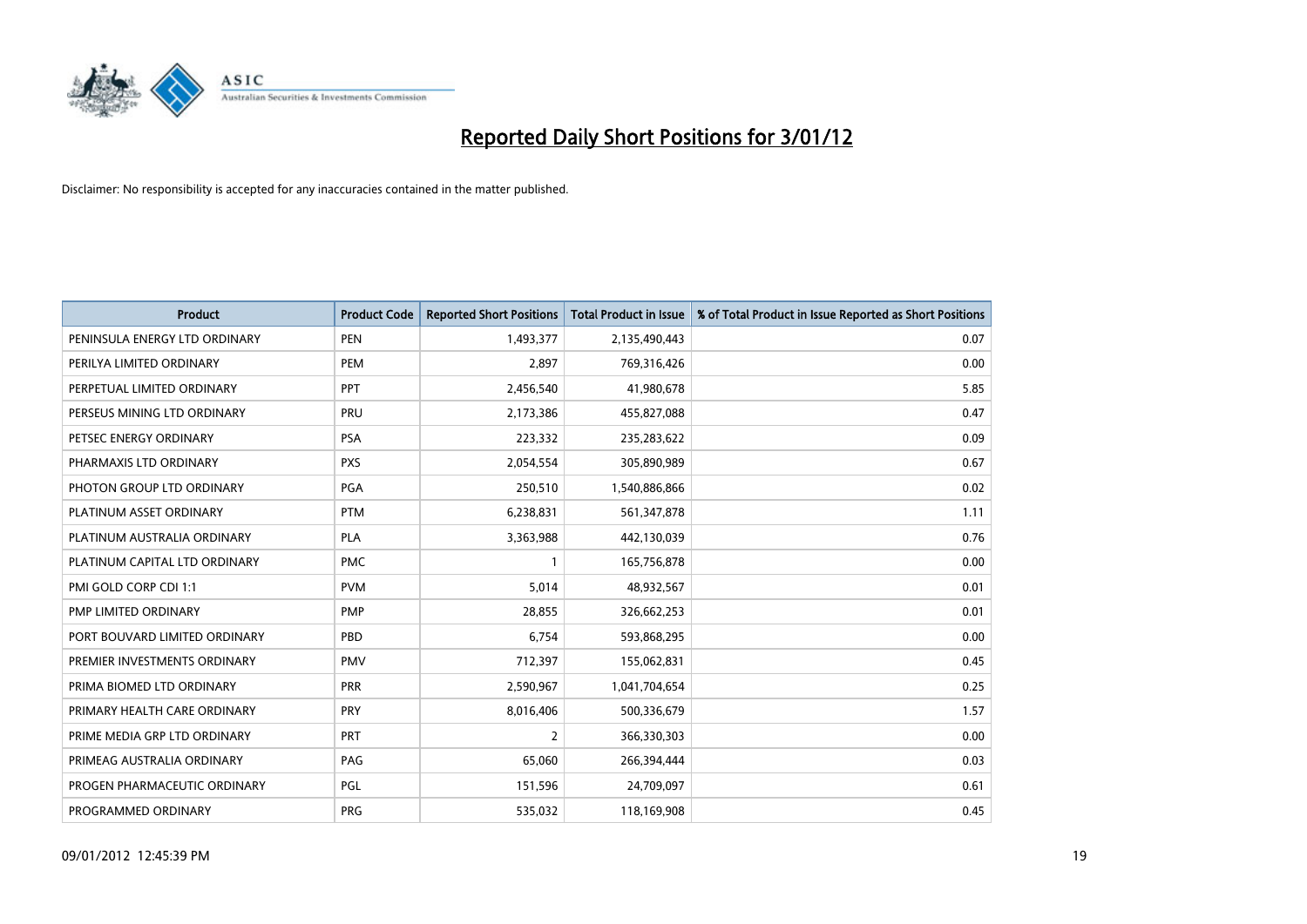

| <b>Product</b>                      | <b>Product Code</b> | <b>Reported Short Positions</b> | <b>Total Product in Issue</b> | % of Total Product in Issue Reported as Short Positions |
|-------------------------------------|---------------------|---------------------------------|-------------------------------|---------------------------------------------------------|
| <b>PSIVIDA CORP CDI 1:1</b>         | <b>PVA</b>          | 6,878                           | 8,801,773                     | 0.08                                                    |
| <b>QANTAS AIRWAYS ORDINARY</b>      | QAN                 | 30,066,911                      | 2,265,123,620                 | 1.33                                                    |
| OBE INSURANCE GROUP ORDINARY        | <b>OBE</b>          | 16,759,596                      | 1,115,545,692                 | 1.48                                                    |
| OR NATIONAL LIMITED ORDINARY        | <b>ORN</b>          | 26,747,354                      | 2,440,000,000                 | 1.08                                                    |
| ORXPHARMA LTD ORDINARY              | <b>QRX</b>          | 495,416                         | 144,278,190                   | 0.34                                                    |
| <b>OUBE LOGISTICS HLDG ORDINARY</b> | <b>QUB</b>          | 2,881,078                       | 873,556,430                   | 0.32                                                    |
| RAMELIUS RESOURCES ORDINARY         | <b>RMS</b>          | 2,945,268                       | 335,775,519                   | 0.88                                                    |
| RAMSAY HEALTH CARE ORDINARY         | <b>RHC</b>          | 1,673,679                       | 202,081,252                   | 0.79                                                    |
| <b>RCR TOMLINSON ORDINARY</b>       | <b>RCR</b>          | 69,867                          | 133,601,005                   | 0.05                                                    |
| <b>REA GROUP ORDINARY</b>           | <b>REA</b>          | 349,243                         | 131,714,699                   | 0.26                                                    |
| RECKON LIMITED ORDINARY             | <b>RKN</b>          | 820,790                         | 132,839,672                   | 0.61                                                    |
| <b>RED 5 LIMITED ORDINARY</b>       | <b>RED</b>          | 11,069                          | 128,412,536                   | 0.01                                                    |
| RED FORK ENERGY ORDINARY            | <b>RFE</b>          | 7,696                           | 310,229,853                   | 0.00                                                    |
| REDBANK ENERGY LTD ORDINARY         | AEJ                 | 19                              | 786,287                       | 0.00                                                    |
| REED RESOURCES LTD ORDINARY         | <b>RDR</b>          | 370,356                         | 264,742,501                   | 0.14                                                    |
| REGIS RESOURCES ORDINARY            | <b>RRL</b>          | 1,383,031                       | 438,664,248                   | 0.33                                                    |
| RESMED INC CDI 10:1                 | <b>RMD</b>          | 5,781,056                       | 1,556,242,300                 | 0.37                                                    |
| RESOLUTE MINING ORDINARY            | <b>RSG</b>          | 2,786,494                       | 485,386,106                   | 0.57                                                    |
| <b>RESOURCE GENERATION ORDINARY</b> | <b>RES</b>          | 192,033                         | 262,895,652                   | 0.07                                                    |
| RETAIL FOOD GROUP ORDINARY          | <b>RFG</b>          | 5,916                           | 108,229,282                   | 0.01                                                    |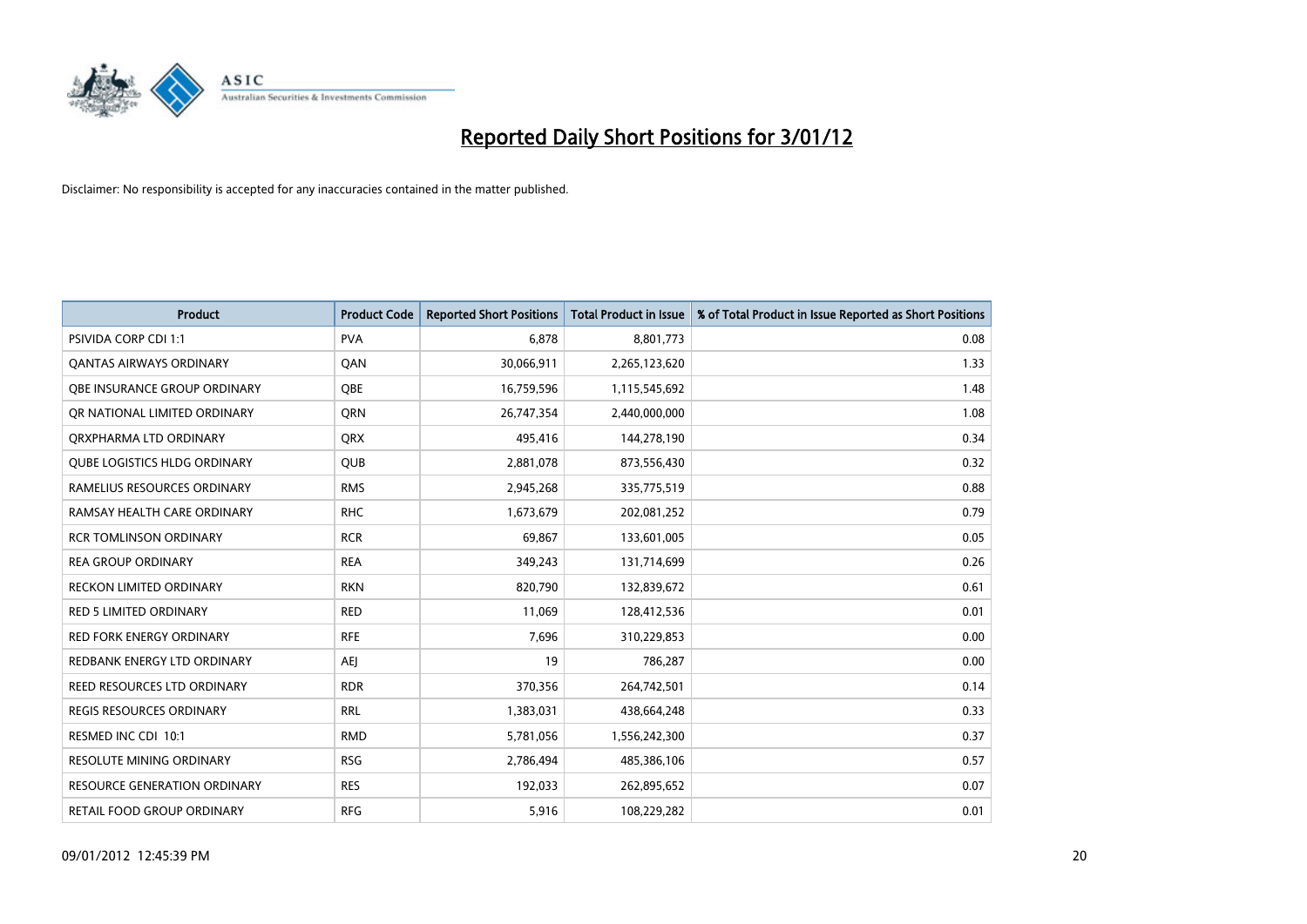

| <b>Product</b>                       | <b>Product Code</b> | <b>Reported Short Positions</b> | <b>Total Product in Issue</b> | % of Total Product in Issue Reported as Short Positions |
|--------------------------------------|---------------------|---------------------------------|-------------------------------|---------------------------------------------------------|
| REVERSE CORP LIMITED ORDINARY        | <b>REF</b>          | 125,041                         | 92,382,175                    | 0.14                                                    |
| <b>REX MINERALS LIMITED ORDINARY</b> | <b>RXM</b>          | 1,104,789                       | 153,635,519                   | 0.72                                                    |
| <b>RHG LIMITED ORDINARY</b>          | <b>RHG</b>          | 31,776                          | 308,483,177                   | 0.01                                                    |
| RIALTO ENERGY ORDINARY               | <b>RIA</b>          | 206,897                         | 375,006,264                   | 0.05                                                    |
| RIO TINTO LIMITED ORDINARY           | <b>RIO</b>          | 26,455,800                      | 435,758,720                   | 6.07                                                    |
| RIVERCITY MOTORWAY STAPLED           | <b>RCY</b>          | 132,000                         | 957,010,115                   | 0.01                                                    |
| ROC OIL COMPANY ORDINARY             | <b>ROC</b>          | 1,958,493                       | 682,506,352                   | 0.29                                                    |
| ROYAL WOLF HOLDINGS ORDINARY         | <b>RWH</b>          | 82,000                          | 100,387,052                   | 0.08                                                    |
| SAI GLOBAL LIMITED ORDINARY          | SAI                 | 1,744,225                       | 202,263,251                   | 0.85                                                    |
| SALMAT LIMITED ORDINARY              | <b>SLM</b>          | 486,486                         | 159,802,174                   | 0.29                                                    |
| SAMSON OIL & GAS LTD ORDINARY        | <b>SSN</b>          | 256,836                         | 1,750,545,720                 | 0.01                                                    |
| SANDFIRE RESOURCES ORDINARY          | <b>SFR</b>          | 1,845,857                       | 150,946,635                   | 1.22                                                    |
| <b>SANTOS LTD ORDINARY</b>           | <b>STO</b>          | 9,458,821                       | 941,918,453                   | 0.99                                                    |
| SARACEN MINERAL ORDINARY             | SAR                 | 2,872,541                       | 593,993,240                   | 0.48                                                    |
| SEDGMAN LIMITED ORDINARY             | <b>SDM</b>          | 334,142                         | 212,215,619                   | 0.15                                                    |
| SEEK LIMITED ORDINARY                | <b>SEK</b>          | 16,750,005                      | 337,101,307                   | 4.97                                                    |
| SELECT HARVESTS ORDINARY             | <b>SHV</b>          | 36,425                          | 56,392,664                    | 0.07                                                    |
| SENETAS CORPORATION ORDINARY         | <b>SEN</b>          | 756,999                         | 463,105,195                   | 0.16                                                    |
| SENEX ENERGY LIMITED ORDINARY        | <b>SXY</b>          | 510,604                         | 920,967,416                   | 0.05                                                    |
| SERVCORP LIMITED ORDINARY            | SRV                 | 26,183                          | 98,440,807                    | 0.03                                                    |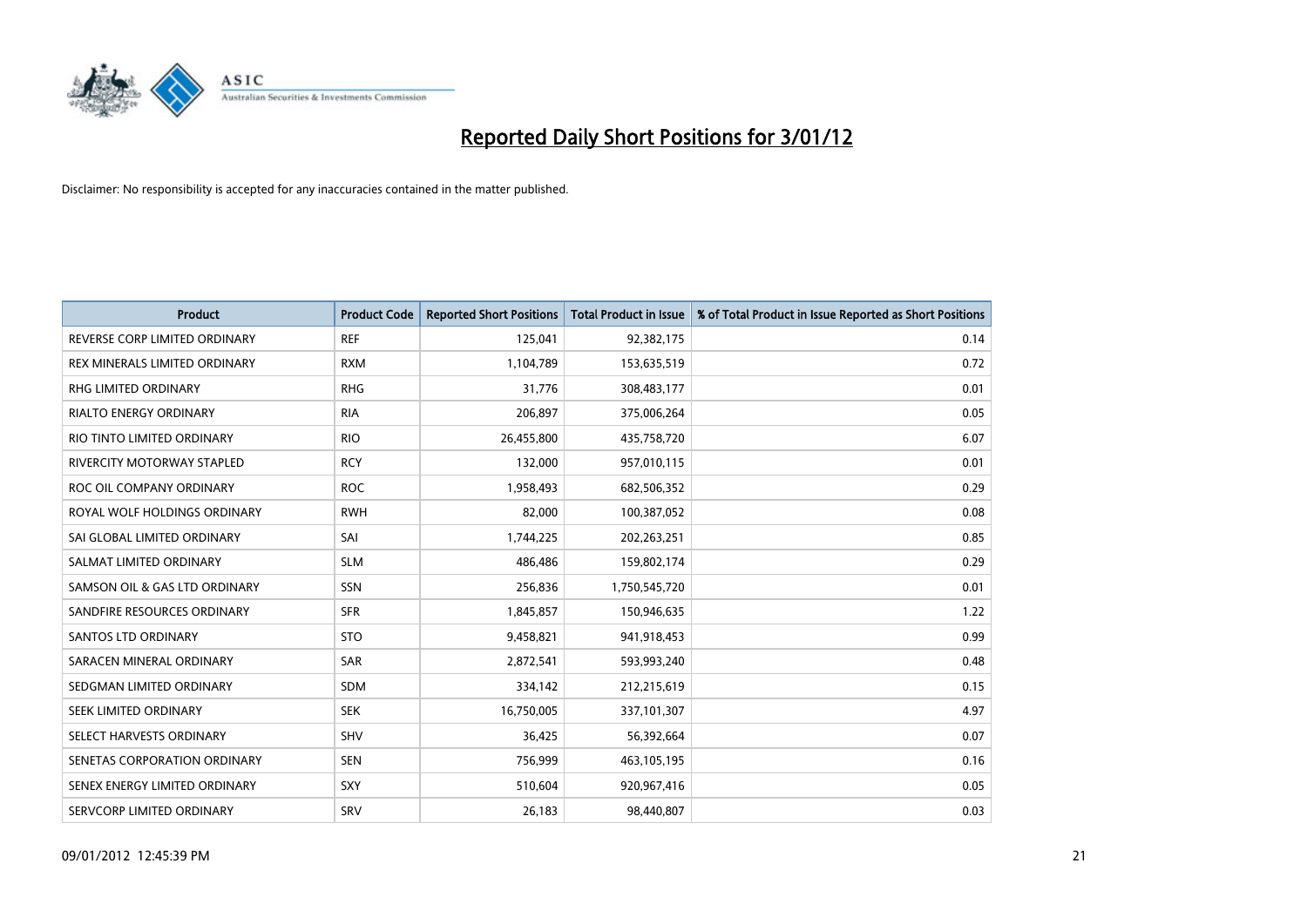

| <b>Product</b>                           | <b>Product Code</b> | <b>Reported Short Positions</b> | <b>Total Product in Issue</b> | % of Total Product in Issue Reported as Short Positions |
|------------------------------------------|---------------------|---------------------------------|-------------------------------|---------------------------------------------------------|
| SERVICE STREAM ORDINARY                  | <b>SSM</b>          | 344,663                         | 283,418,867                   | 0.12                                                    |
| SEVEN GROUP HOLDINGS CONV. RED. PREF.    | <b>SVWPA</b>        | 89,007                          | 4,963,640                     | 1.79                                                    |
| SEVEN GROUP HOLDINGS ORDINARY            | <b>SVW</b>          | 848.815                         | 306,410,281                   | 0.27                                                    |
| SEVEN WEST MEDIA LTD ORDINARY            | <b>SWM</b>          | 2,796,188                       | 645,719,542                   | 0.41                                                    |
| SIGMA PHARMACEUTICAL ORDINARY            | <b>SIP</b>          | 12,503,352                      | 1,178,626,572                 | 1.06                                                    |
| SILEX SYSTEMS ORDINARY                   | <b>SLX</b>          | 540,370                         | 170,133,997                   | 0.32                                                    |
| SILVER LAKE RESOURCE ORDINARY            | <b>SLR</b>          | 947,668                         | 220,264,063                   | 0.43                                                    |
| SIMS METAL MGMT LTD ORDINARY             | SGM                 | 3,537,272                       | 206,338,686                   | 1.70                                                    |
| SINGAPORE TELECOMM. CHESS DEPOSITARY INT | SGT                 | 5,763,982                       | 190,439,807                   | 3.02                                                    |
| SIRIUS RESOURCES NL ORDINARY             | <b>SIR</b>          | 82,500                          | 150,934,586                   | 0.05                                                    |
| SKILLED GROUP LTD ORDINARY               | <b>SKE</b>          | 36,934                          | 233,403,776                   | 0.01                                                    |
| SKY CITY ENTERTAIN, ORDINARY             | <b>SKC</b>          | 9.856                           | 576,958,340                   | 0.00                                                    |
| SMS MANAGEMENT. ORDINARY                 | <b>SMX</b>          | 190,365                         | 68,290,180                    | 0.28                                                    |
| SONIC HEALTHCARE ORDINARY                | SHL                 | 5,473,622                       | 389,969,875                   | 1.39                                                    |
| SOUL PATTINSON (W.H) ORDINARY            | SOL                 | 2,051                           | 238,640,580                   | 0.00                                                    |
| SOUTH BOULDER MINES ORDINARY             | <b>STB</b>          | 160,516                         | 91,585,688                    | 0.17                                                    |
| SP AUSNET STAPLED SECURITIES             | SPN                 | 1,780,347                       | 2,896,219,682                 | 0.06                                                    |
| SPARK INFRASTRUCTURE STAPLED NOTE & UNIT | SKI                 | 18,346,998                      | 1,326,734,264                 | 1.37                                                    |
| SPDR 200 FUND ETF UNITS                  | <b>STW</b>          | 8                               | 51,878,556                    | 0.00                                                    |
| SPECIALTY FASHION ORDINARY               | <b>SFH</b>          | 837,326                         | 192,086,121                   | 0.43                                                    |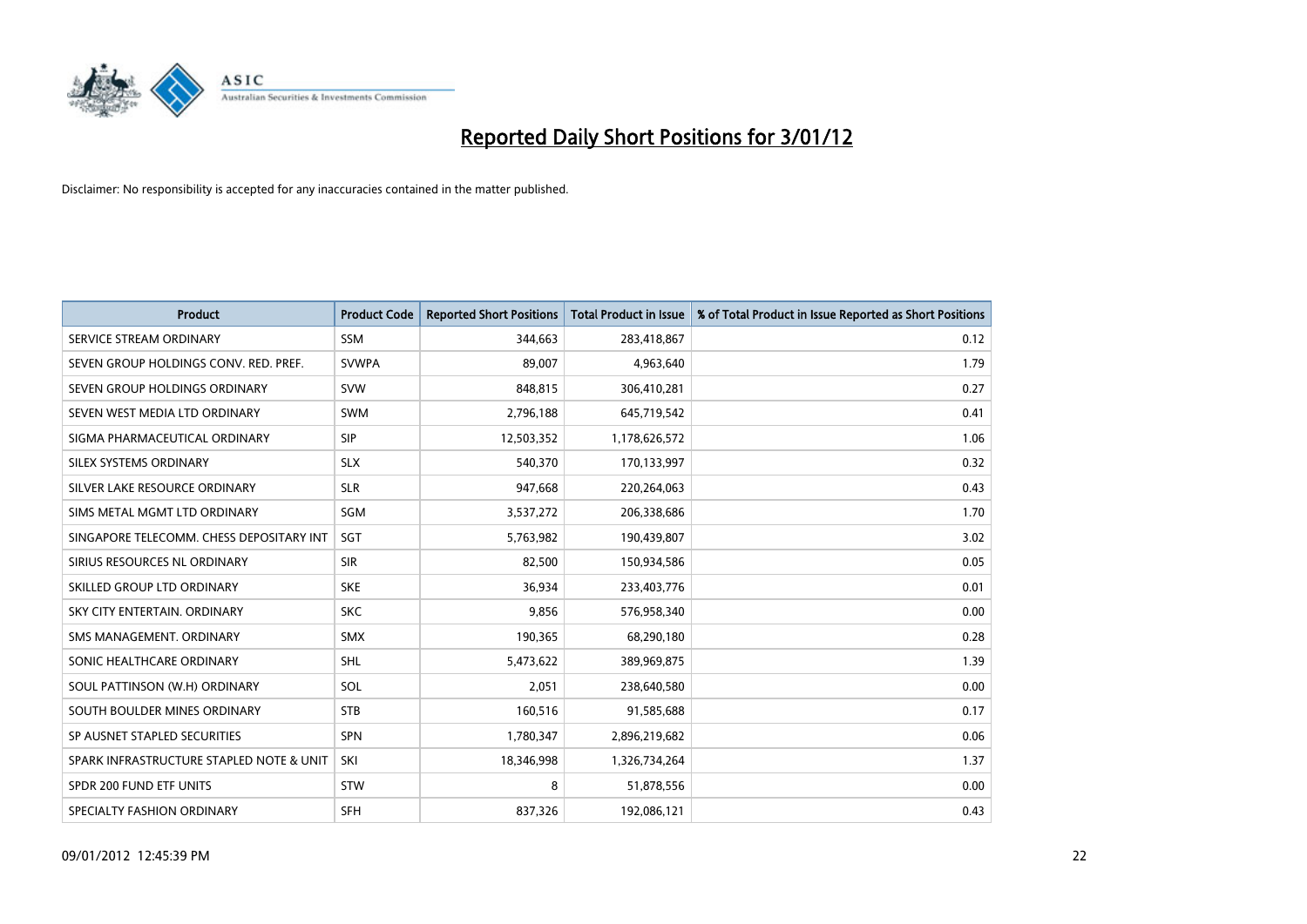

| <b>Product</b>                      | <b>Product Code</b> | <b>Reported Short Positions</b> | <b>Total Product in Issue</b> | % of Total Product in Issue Reported as Short Positions |
|-------------------------------------|---------------------|---------------------------------|-------------------------------|---------------------------------------------------------|
| SPOTLESS GROUP LTD ORDINARY         | SPT                 | 1,037,295                       | 265,454,407                   | 0.39                                                    |
| ST BARBARA LIMITED ORDINARY         | <b>SBM</b>          | 6,269,885                       | 325,615,389                   | 1.94                                                    |
| STANMORE COAL LTD ORDINARY          | <b>SMR</b>          | 17,231                          | 146,373,973                   | 0.01                                                    |
| STARPHARMA HOLDINGS ORDINARY        | SPL                 | 1,814,037                       | 280,635,325                   | 0.63                                                    |
| STH AMERICAN COR LTD ORDINARY       | SAY                 | 9,200                           | 257,785,604                   | 0.00                                                    |
| STHN CROSS MEDIA ORDINARY           | SXL                 | 2,718,824                       | 705,766,444                   | 0.39                                                    |
| STOCKLAND UNITS/ORD STAPLED         | SGP                 | 28,675,144                      | 2,316,449,153                 | 1.22                                                    |
| STRAITS RES LTD. ORDINARY           | SRO                 | 494,059                         | 324,796,141                   | 0.15                                                    |
| STW COMMUNICATIONS ORDINARY         | SGN                 | 285,604                         | 362,809,851                   | 0.07                                                    |
| SUNCORP GROUP LTD ORDINARY          | <b>SUN</b>          | 9,623,941                       | 1,286,600,980                 | 0.73                                                    |
| SUNDANCE ENERGY ORDINARY            | <b>SEA</b>          | 167,248                         | 277,098,474                   | 0.06                                                    |
| SUNDANCE RESOURCES ORDINARY         | <b>SDL</b>          | 4,927,721                       | 2,918,672,169                 | 0.18                                                    |
| SUNLAND GROUP LTD ORDINARY          | <b>SDG</b>          | 26,203                          | 201,578,526                   | 0.01                                                    |
| SUPER RET REP LTD ORDINARY          | <b>SUL</b>          | 2,978,641                       | 194,754,593                   | 1.53                                                    |
| <b>SWICK MINING ORDINARY</b>        | <b>SWK</b>          | 1,548                           | 237,024,970                   | 0.00                                                    |
| SYD AIRPORT STAPLED US PROHIBIT.    | SYD                 | 4,016,384                       | 1,861,210,782                 | 0.22                                                    |
| SYMEX HOLDINGS ORDINARY             | <b>SYM</b>          | 6,633                           | 191,593,493                   | 0.00                                                    |
| TABCORP HOLDINGS LTD ORDINARY       | <b>TAH</b>          | 4,557,523                       | 712,805,880                   | 0.64                                                    |
| <b>TALENT2 INTERNATION ORDINARY</b> | <b>TWO</b>          | 4,305                           | 147,403,701                   | 0.00                                                    |
| TANAMI GOLD NL ORDINARY             | <b>TAM</b>          | 150,121                         | 260,997,677                   | 0.06                                                    |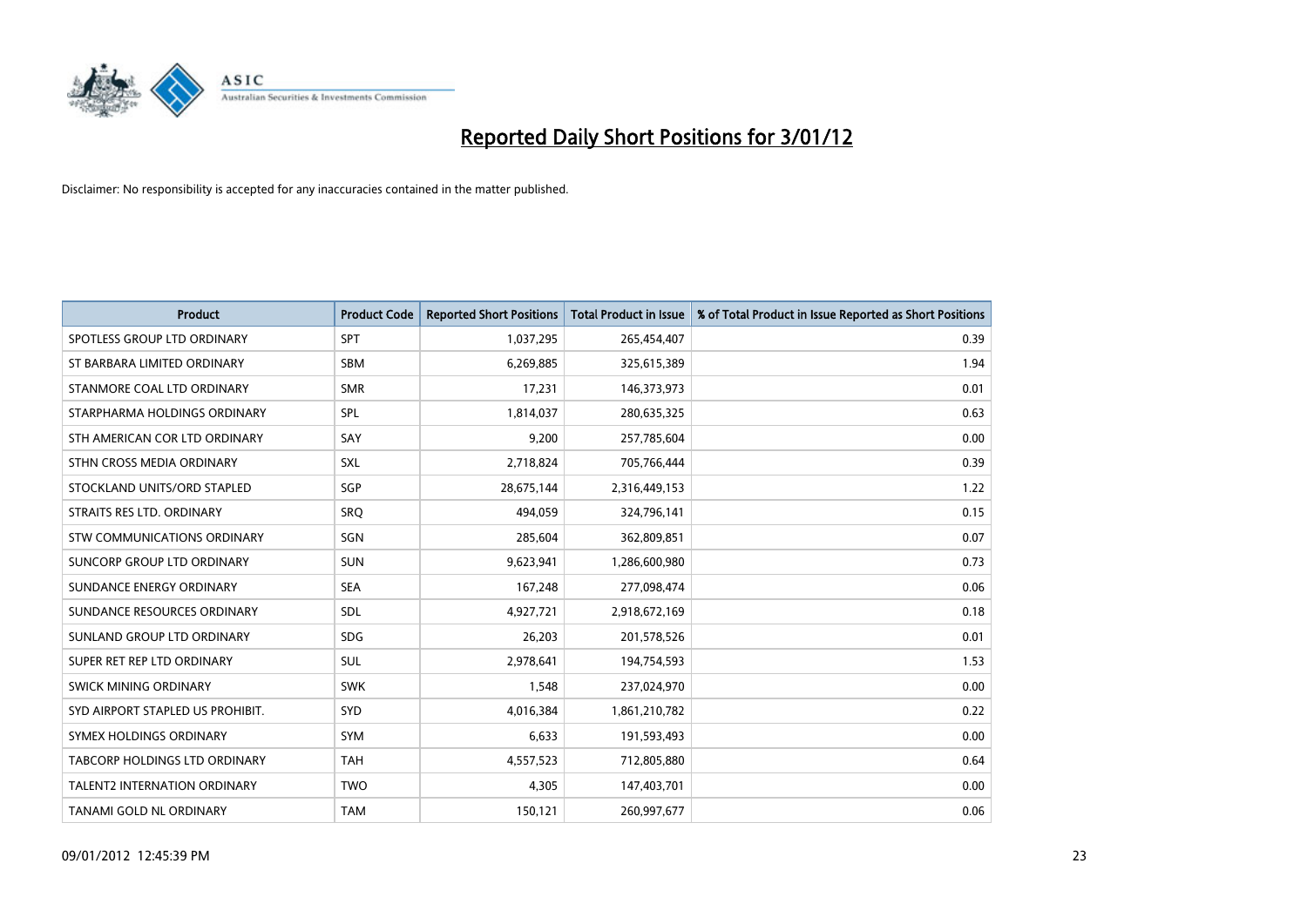

| <b>Product</b>                       | <b>Product Code</b> | <b>Reported Short Positions</b> | <b>Total Product in Issue</b> | % of Total Product in Issue Reported as Short Positions |
|--------------------------------------|---------------------|---------------------------------|-------------------------------|---------------------------------------------------------|
| TAP OIL LIMITED ORDINARY             | <b>TAP</b>          | 3,149,240                       | 240,995,311                   | 1.32                                                    |
| TASSAL GROUP LIMITED ORDINARY        | <b>TGR</b>          | 74,759                          | 146,304,404                   | 0.04                                                    |
| <b>TATTS GROUP LTD ORDINARY</b>      | <b>TTS</b>          | 13,455,987                      | 1,340,758,701                 | 1.00                                                    |
| TECHNOLOGY ONE ORDINARY              | <b>TNE</b>          | 276                             | 304,910,455                   | 0.00                                                    |
| <b>TELECOM CORPORATION ORDINARY</b>  | <b>TEL</b>          | 10,821,721                      | 1,925,409,580                 | 0.54                                                    |
| TELSTRA CORPORATION, ORDINARY        | <b>TLS</b>          | 46,342,313                      | 12,443,074,357                | 0.36                                                    |
| TEN NETWORK HOLDINGS ORDINARY        | <b>TEN</b>          | 51,622,454                      | 1,045,236,720                 | 4.96                                                    |
| TERANGA GOLD CORP CDI 1:1            | <b>TGZ</b>          | 147,612                         | 156,228,063                   | 0.09                                                    |
| TEXON PETROLEUM LTD ORDINARY         | <b>TXN</b>          | 33,594                          | 242,539,848                   | 0.01                                                    |
| TFS CORPORATION LTD ORDINARY         | <b>TFC</b>          | 84,096                          | 279,621,829                   | 0.03                                                    |
| THAKRAL HOLDINGS GRP ORDINARY/UNIT   | <b>THG</b>          | $\overline{2}$                  | 585,365,014                   | 0.00                                                    |
| THE REJECT SHOP ORDINARY             | <b>TRS</b>          | 1,624,721                       | 26,071,170                    | 6.24                                                    |
| THOR MINING PLC CHESS DEPOSITARY 1:1 | <b>THR</b>          | 2,307                           | 222,489,120                   | 0.00                                                    |
| THORN GROUP LIMITED ORDINARY         | <b>TGA</b>          | 65,951                          | 146,091,970                   | 0.03                                                    |
| <b>TIGER RESOURCES ORDINARY</b>      | <b>TGS</b>          | 1,927,080                       | 671,110,549                   | 0.27                                                    |
| <b>TISHMAN SPEYER UNITS</b>          | <b>TSO</b>          | 191.521                         | 338,440,904                   | 0.05                                                    |
| TNG LIMITED ORDINARY                 | <b>TNG</b>          | 4,321                           | 284,803,062                   | 0.00                                                    |
| TOLL HOLDINGS LTD ORDINARY           | <b>TOL</b>          | 21,979,888                      | 717,133,875                   | 3.04                                                    |
| TORO ENERGY LIMITED ORDINARY         | <b>TOE</b>          | 35,404                          | 975,436,676                   | 0.00                                                    |
| <b>TOWER LIMITED ORDINARY</b>        | <b>TWR</b>          | 689.519                         | 265,176,580                   | 0.26                                                    |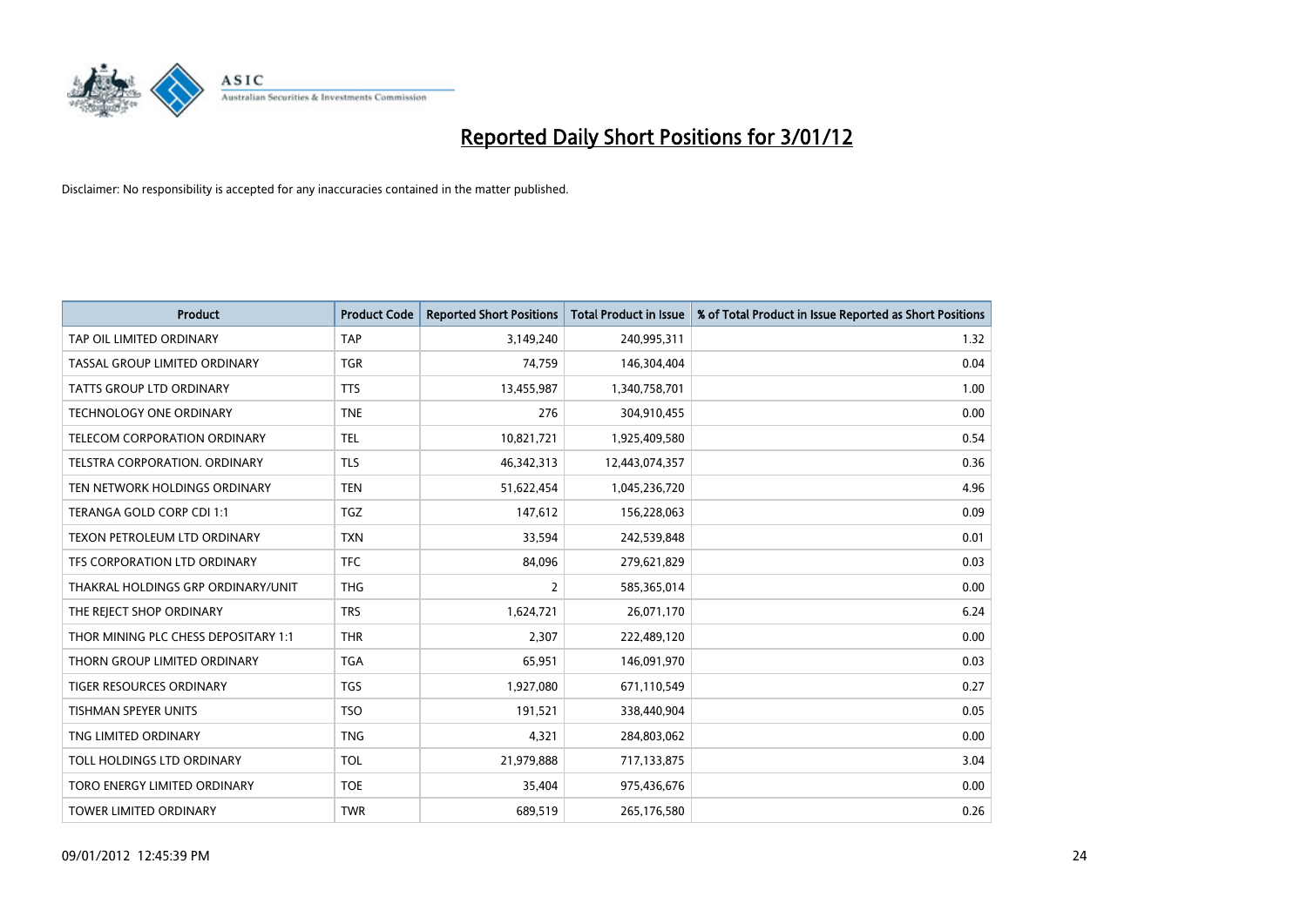

| <b>Product</b>                       | <b>Product Code</b> | <b>Reported Short Positions</b> | <b>Total Product in Issue</b> | % of Total Product in Issue Reported as Short Positions |
|--------------------------------------|---------------------|---------------------------------|-------------------------------|---------------------------------------------------------|
| TOX FREE SOLUTIONS ORDINARY          | <b>TOX</b>          | 16,801                          | 111,130,608                   | 0.01                                                    |
| TPG TELECOM LIMITED ORDINARY         | <b>TPM</b>          | 3,460,496                       | 793,808,141                   | 0.43                                                    |
| <b>TRADE ME GROUP ORDINARY</b>       | <b>TME</b>          | 14,000                          | 395,745,510                   | 0.00                                                    |
| TRANSFIELD SERVICES ORDINARY         | <b>TSE</b>          | 3,673,829                       | 546,763,410                   | 0.67                                                    |
| TRANSPACIFIC INDUST, ORDINARY        | <b>TPI</b>          | 10,483,249                      | 1,578,209,025                 | 0.65                                                    |
| TRANSURBAN GROUP TRIPLE STAPLED SEC. | <b>TCL</b>          | 8,765,051                       | 1,451,447,154                 | 0.60                                                    |
| TREASURY WINE ESTATE ORDINARY        | <b>TWE</b>          | 12,692,465                      | 647,227,144                   | 1.95                                                    |
| TRINITY GROUP STAPLED SECURITIES     | <b>TCQ</b>          | 3,419                           | 193,235,631                   | 0.00                                                    |
| TROY RESOURCES NL ORDINARY           | <b>TRY</b>          | 70,885                          | 88,608,823                    | 0.07                                                    |
| <b>UGL LIMITED ORDINARY</b>          | <b>UGL</b>          | 4,139,318                       | 166,315,038                   | 2.48                                                    |
| UNILIFE CORPORATION CDI 6:1          | <b>UNS</b>          | 211,168                         | 261,003,756                   | 0.08                                                    |
| <b>VDM GROUP LIMITED ORDINARY</b>    | <b>VMG</b>          | 11,116                          | 932,493,835                   | 0.00                                                    |
| <b>VENTNOR RES LTD ORDINARY</b>      | <b>VRX</b>          | 3,511                           | 43,310,087                    | 0.01                                                    |
| <b>VENTURE MINERALS ORDINARY</b>     | <b>VMS</b>          | 400,524                         | 221,093,592                   | 0.17                                                    |
| <b>VIEW RESOURCES LTD ORDINARY</b>   | <b>VRE</b>          | 1,760                           | 881,953,670                   | 0.00                                                    |
| VILLAGE ROADSHOW LTD ORDINARY        | <b>VRL</b>          | 200                             | 151,509,841                   | 0.00                                                    |
| VIRGIN AUS HLDG LTD ORDINARY         | <b>VAH</b>          | 22,226,322                      | 2,210,197,600                 | 1.00                                                    |
| VITA GROUP LTD ORDINARY              | <b>VTG</b>          | 75,190                          | 142,499,800                   | 0.05                                                    |
| VITERRA INC CDI 1:1                  | <b>VTA</b>          | 3,828                           | 68,629,939                    | 0.01                                                    |
| WATPAC LIMITED ORDINARY              | <b>WTP</b>          | 16,461                          | 185,160,973                   | 0.00                                                    |